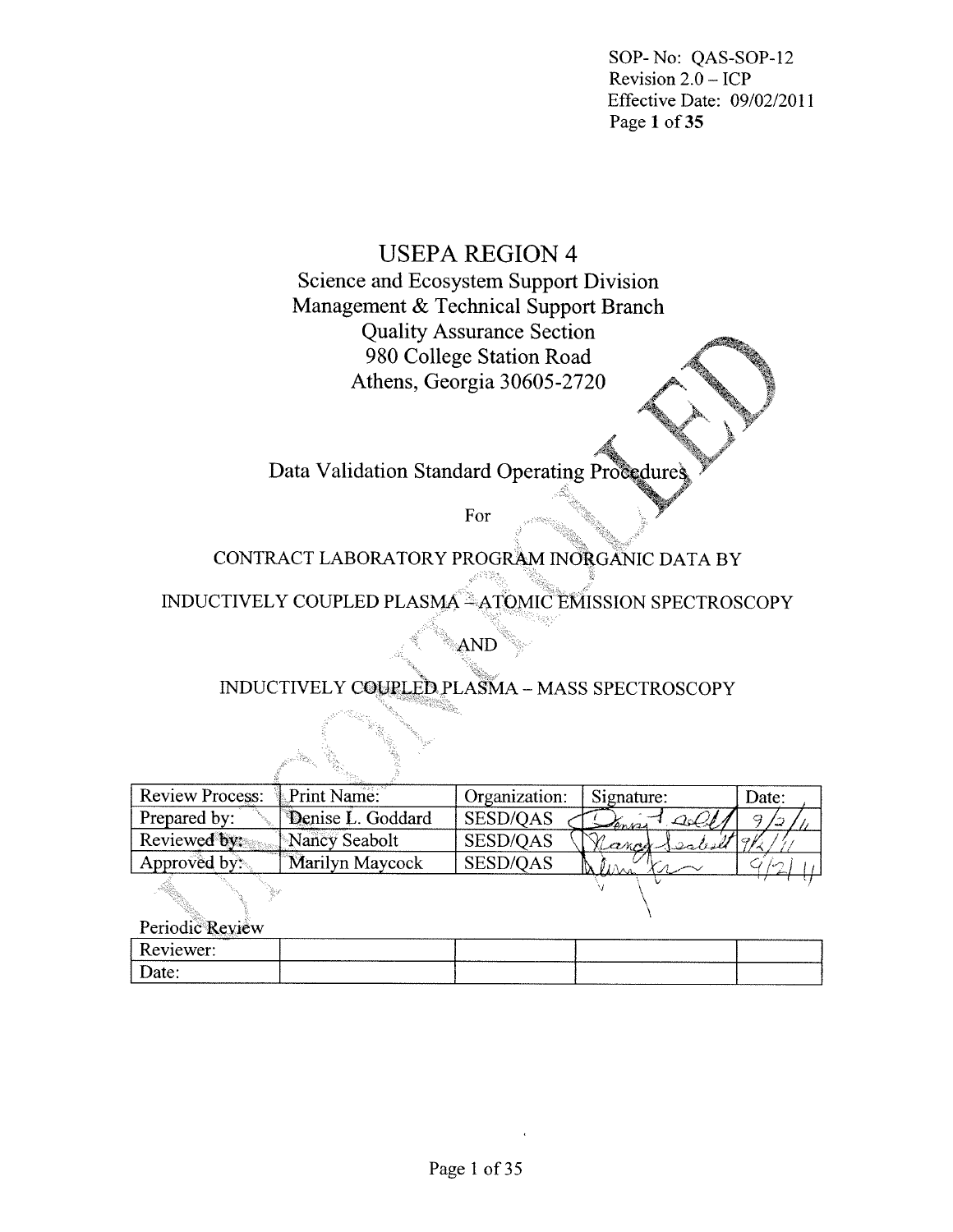SOP- No: QAS-SOP-12 Revision 2.0 – ICP Effective Date: 09/02/2011 Page **2** of **35**

# HISTORY OF REVISIONS

| <b>Revision Number</b> | <b>Issue Date</b> | Action   | Description              |
|------------------------|-------------------|----------|--------------------------|
|                        |                   |          | Original SOP for the     |
|                        |                   |          | <b>Quality Assurance</b> |
|                        |                   |          | Section applicable       |
| 2.0                    | 08/24/2011        | Original | to Data Review /         |
|                        |                   |          | Validation for           |
|                        |                   |          | Externally               |
|                        |                   |          | Generated                |
|                        |                   |          | <b>Analytical Data</b>   |
|                        |                   |          | Generated for            |
|                        |                   |          | Region 4                 |
|                        |                   |          |                          |
|                        |                   |          |                          |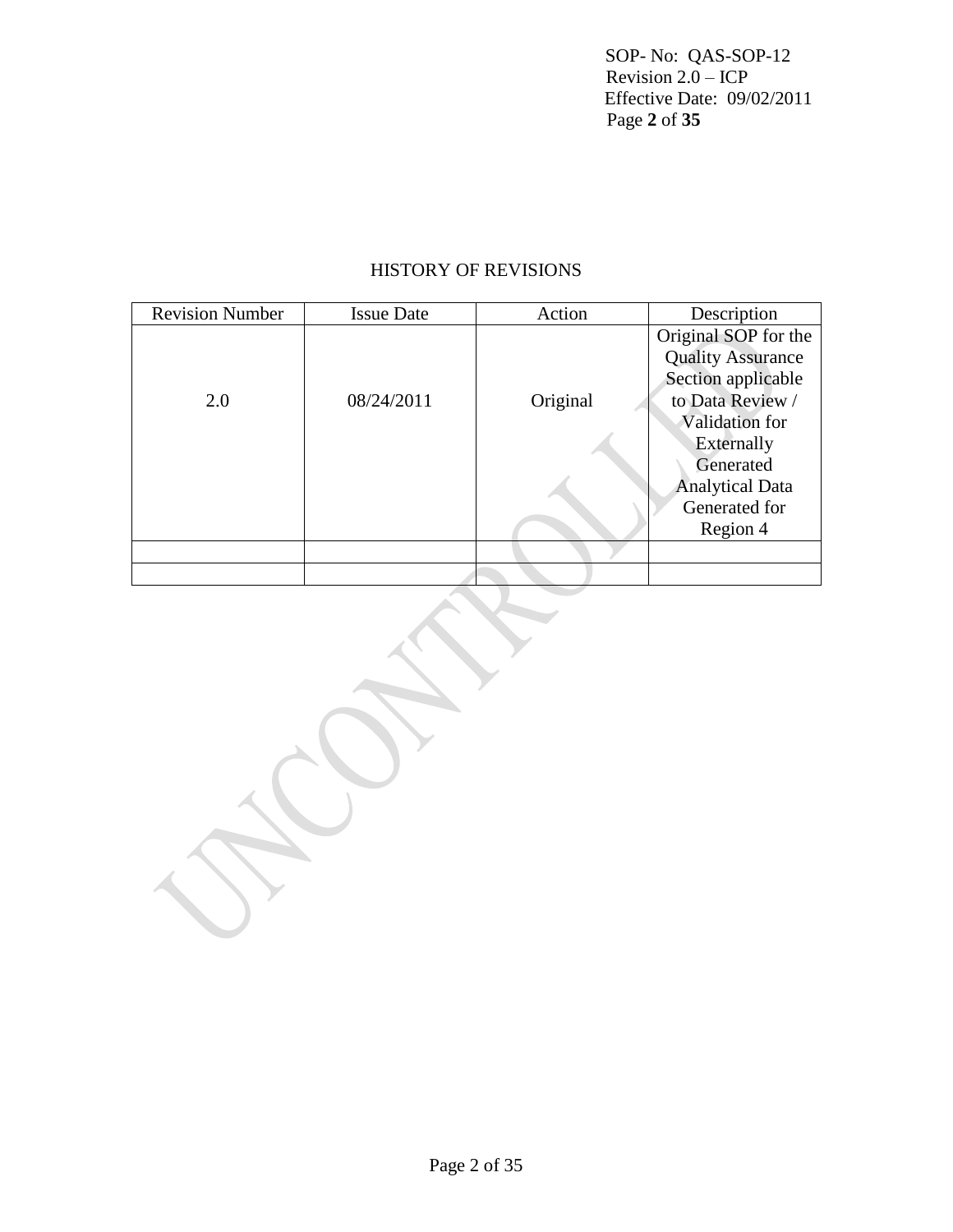SOP-No: QAS-SOP-12 Revision  $2.0 - ICP$ Effective Date: 09/02/2011 Page 3 of 35

# Table of Contents

| 1.0 |        |                                                               |  |
|-----|--------|---------------------------------------------------------------|--|
| 2.0 |        |                                                               |  |
| 3.0 |        |                                                               |  |
| 4.0 |        |                                                               |  |
|     |        |                                                               |  |
|     | 4.1.1  |                                                               |  |
|     | 4.1.2. |                                                               |  |
|     |        |                                                               |  |
|     | 4.2.1  |                                                               |  |
|     | 4.2.2  |                                                               |  |
|     | 4.2.3  |                                                               |  |
|     | 4.2.4  |                                                               |  |
|     | 4.2.5  |                                                               |  |
|     | 4.2.6  |                                                               |  |
|     | 4.2.7  |                                                               |  |
|     | 4.2.8  | Duplicates & Matrix Spike / Matrix Spike Duplicate Samples 26 |  |
|     | 4.2.9  |                                                               |  |
|     |        |                                                               |  |
|     |        |                                                               |  |
|     |        |                                                               |  |
|     |        |                                                               |  |
|     | 5.1.1  |                                                               |  |
|     | 5.1.2  |                                                               |  |
|     |        |                                                               |  |
|     |        |                                                               |  |
| 5.2 |        |                                                               |  |
| 5.3 |        |                                                               |  |
| 6.0 |        |                                                               |  |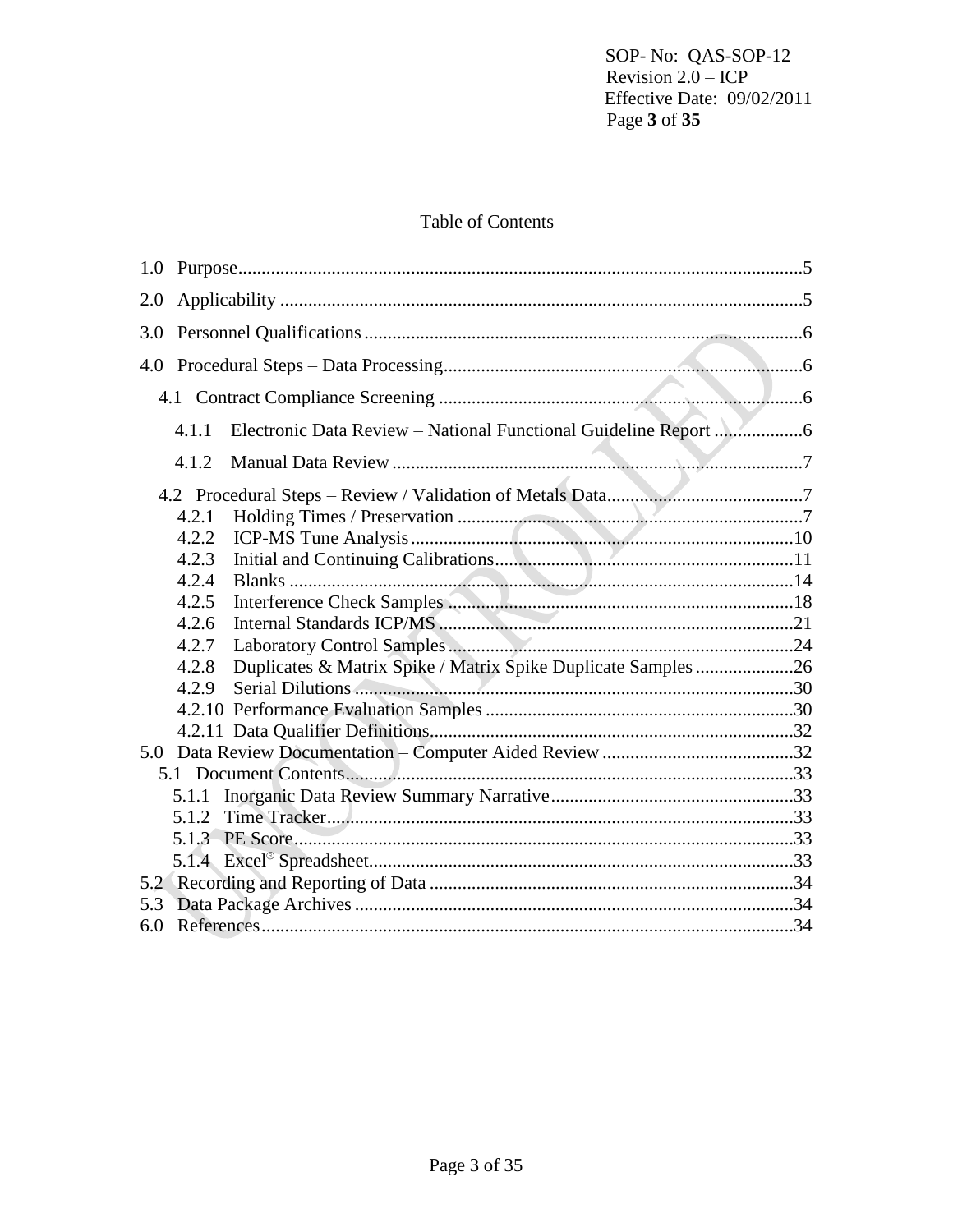SOP- No: QAS-SOP-12 Revision 2.0 – ICP Effective Date: 09/02/2011 Page **4** of **35**

# Tables

| 4 |     |
|---|-----|
|   |     |
|   |     |
|   |     |
|   |     |
|   |     |
|   |     |
|   | .29 |
|   |     |
|   |     |

### Attachments

|  | A Data Review Summary Narrative |  |
|--|---------------------------------|--|
|  |                                 |  |

- B Data Review-Time Tracker
- C Data Review Summary Narrative (Manual Review)
- D Data Review Assessment Report (Manual Review)
- E Data Package/Archive Box Inventory Form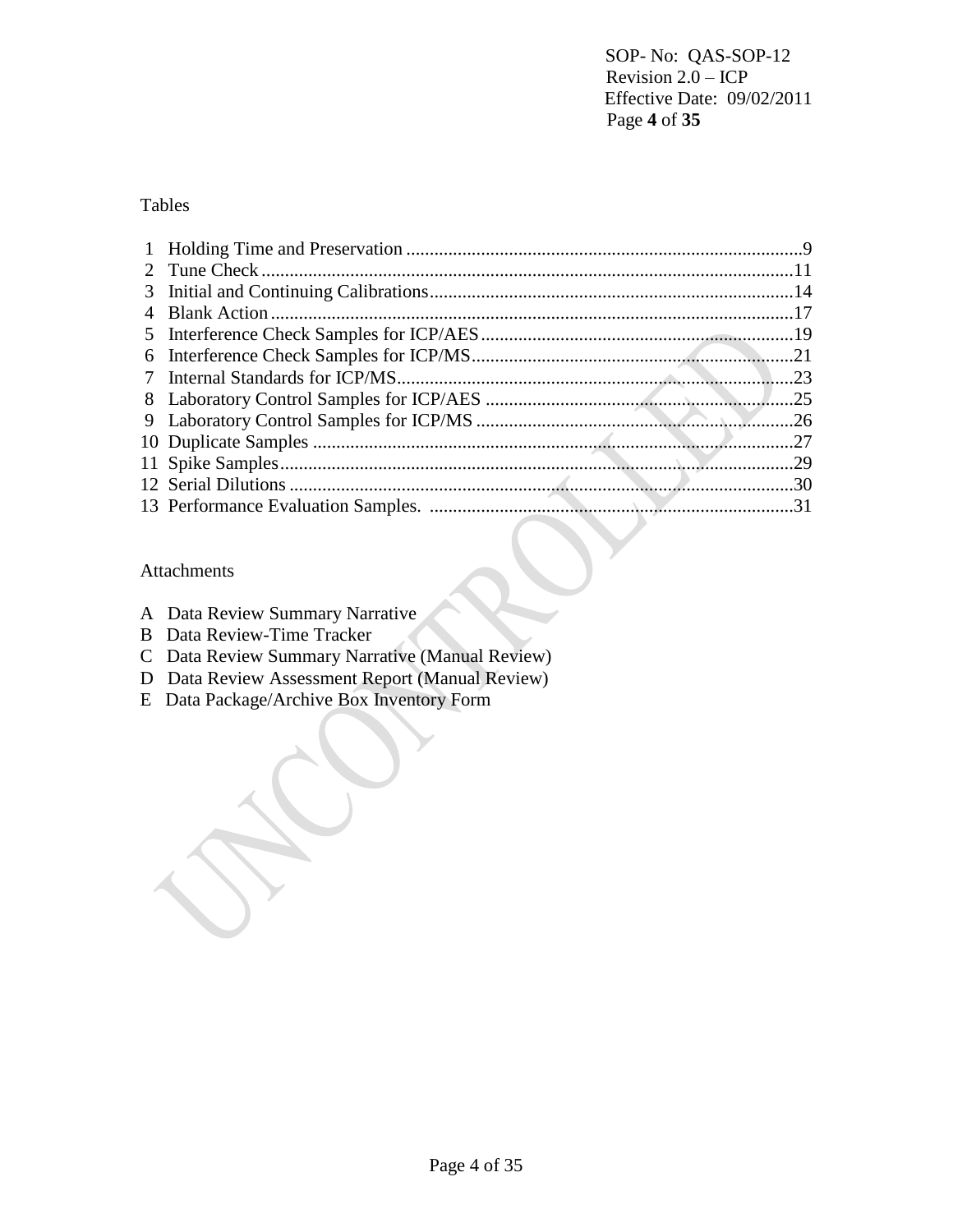SOP- No: QAS-SOP-12 Revision 2.0 – ICP Effective Date: 09/02/2011 Page **5** of **35**

### 1.0 Purpose

The United States Environmental Protection Agency (USEPA), Contract Laboratory Program (CLP) is a key provider of analytical services to the Superfund Program. The Quality Assurance Section of the Science and Ecosystems Support Division (SESD), in conjunction with the Environmental Services Assistance Team (ESAT) contractor, is responsible for providing data review and validation services in support of Superfund data collection activities performed within Region 4.

#### 2.0 Applicability

This Standard Operating Procedure is applicable to the review of water, soils and sediment metals data by ICP-AES or ICP-MS analysis at trace and low to medium concentrations. It is further based on the quality assurance/quality control (QA/QC) and technical requirements specified in Exhibit D of SOW ISM01.2, and revisions.

This document provides the criteria for performing technical and quality assurance reviews of data generated by contract laboratories under the CLP Statement of Work (SOW) - ISM01.2, Inorganic Superfund Methods, Multi-Media, Multi-Concentration, January 2010, and revisions. This SOP incorporates the content of the National Functional Guidelines for Inorganic Superfund Data Review (NFG) January 2010, and revisions. However, this SOP provides additional guidance to limit the use of professional judgment by taking into account region-specific data review and validation requirements and reporting formats, etc. This SOP does not contain the procedures for entering qualified data into the Region 4 LIMS system – this information is contained in a separate SOP. Contract compliance or data usability issues pertinent to risk assessment activities, are not addressed in this document.

This SOP shall be followed without deviation to ensure that a consistent data review product is provided to the Region 4 - CLP Inorganic Task Order/Project Officer (TO/PO). If the data reviewer(s), using professional judgment, decide to take exception to any of the criteria or actions specified in this SOP, he/she must consult the TO/PO prior to making any changes. No deviations from the specified criteria or actions stipulated in this SOP will be undertaken by the data reviewer(s) unless those changes are authorized, in writing, by the TO/PO.

**Authorized deviations will be documented in the data review memorandum.**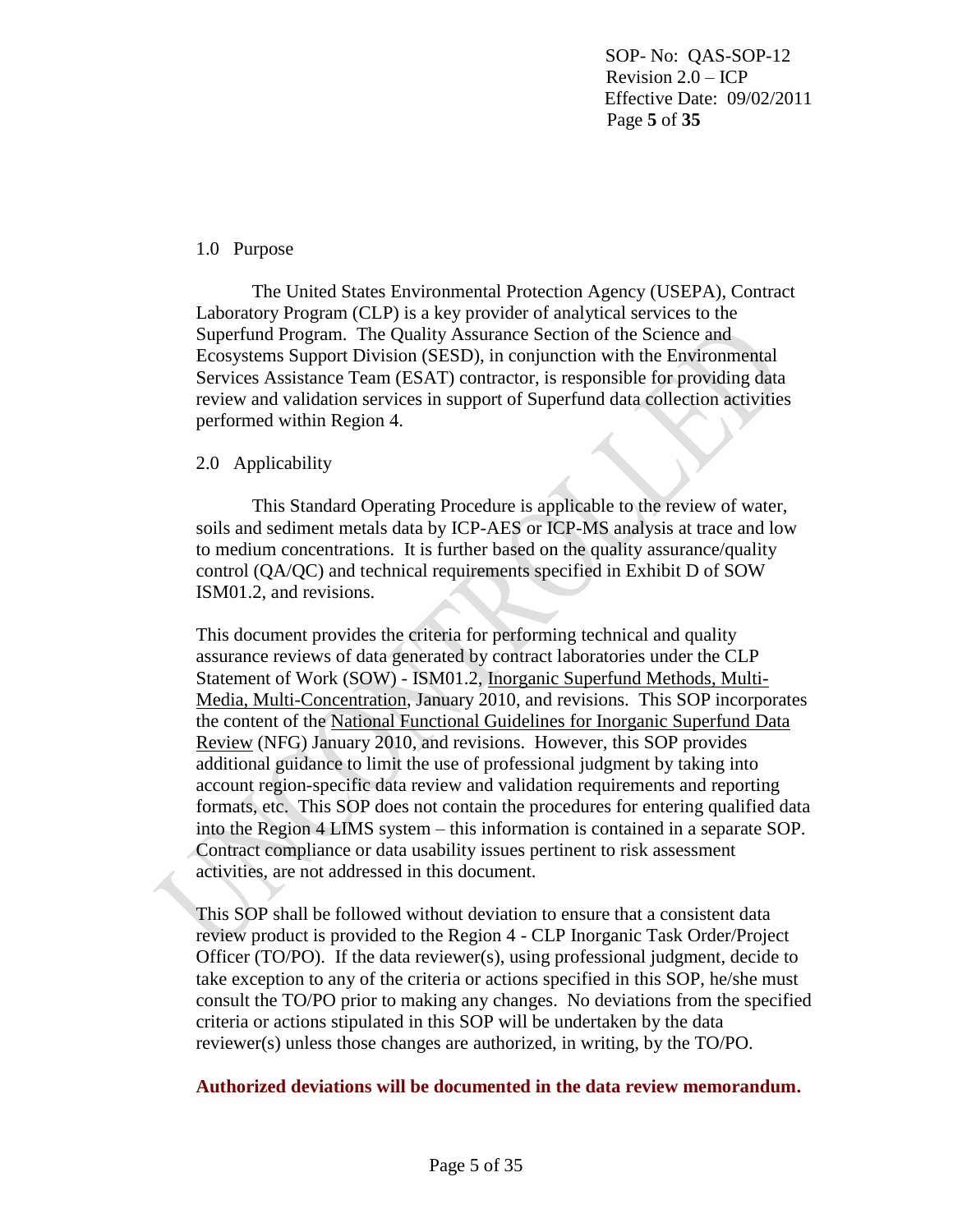SOP- No: QAS-SOP-12 Revision 2.0 – ICP Effective Date: 09/02/2011 Page **6** of **35**

### 3.0 Personnel Qualifications

For EPA personnel a minimum of a four year degree from an accredited college or university in a scientific field is required. Experience in analyzing environmental samples, and in performing data review / validation is also recommended.

## 4.0 Procedural Steps: Data Processing

Samples are collected by EPA, contractor, or state personnel and then are submitted to an assigned contract laboratory for analysis. The laboratory analyzes the samples according to specified analytical protocols, assembles a data package and an electronic data file in accordance with specifications in the contract. The original data package is submitted to the Science and Ecosystem Support Division (SESD), Athens, Georgia, and a copy, along with the electronic data deliverable (EDD), are delivered to the Sample Management Office (SMO) / Data Assessment Support Services (DASS) contractor.

### 4.1 Contact Compliance Screening

At SMO/DASS, the data package and the EDD are checked for compliance with the contract. A Contract Compliance Screening (CCS) report is issued to the region and is posted on the WebDat web site. The EDD is then processed electronically to evaluate QC performance against the NFG and Region 4 data quality guidelines by the Electronic data eXchange and Evaluation System (EXES). Currently, for the routine inorganic contracts, a SEDD Stage 2a EDD is submitted by the laboratories.

4.1.1 Electronic Data Review - National Functional Guideline Report

A report of this electronic review (the NFG report) is submitted to the region, along with a text file containing the results, qualified in accordance with the Region 4 data qualifier hierarchy. The data package delivered to SESD is audited for evidentiary completeness. The report(s) of the electronic review (if available for all samples in the case) is examined to identify any issues that warrant further investigation. The results of Performance Evaluation Samples (PES) are scored and the data are appropriately qualified.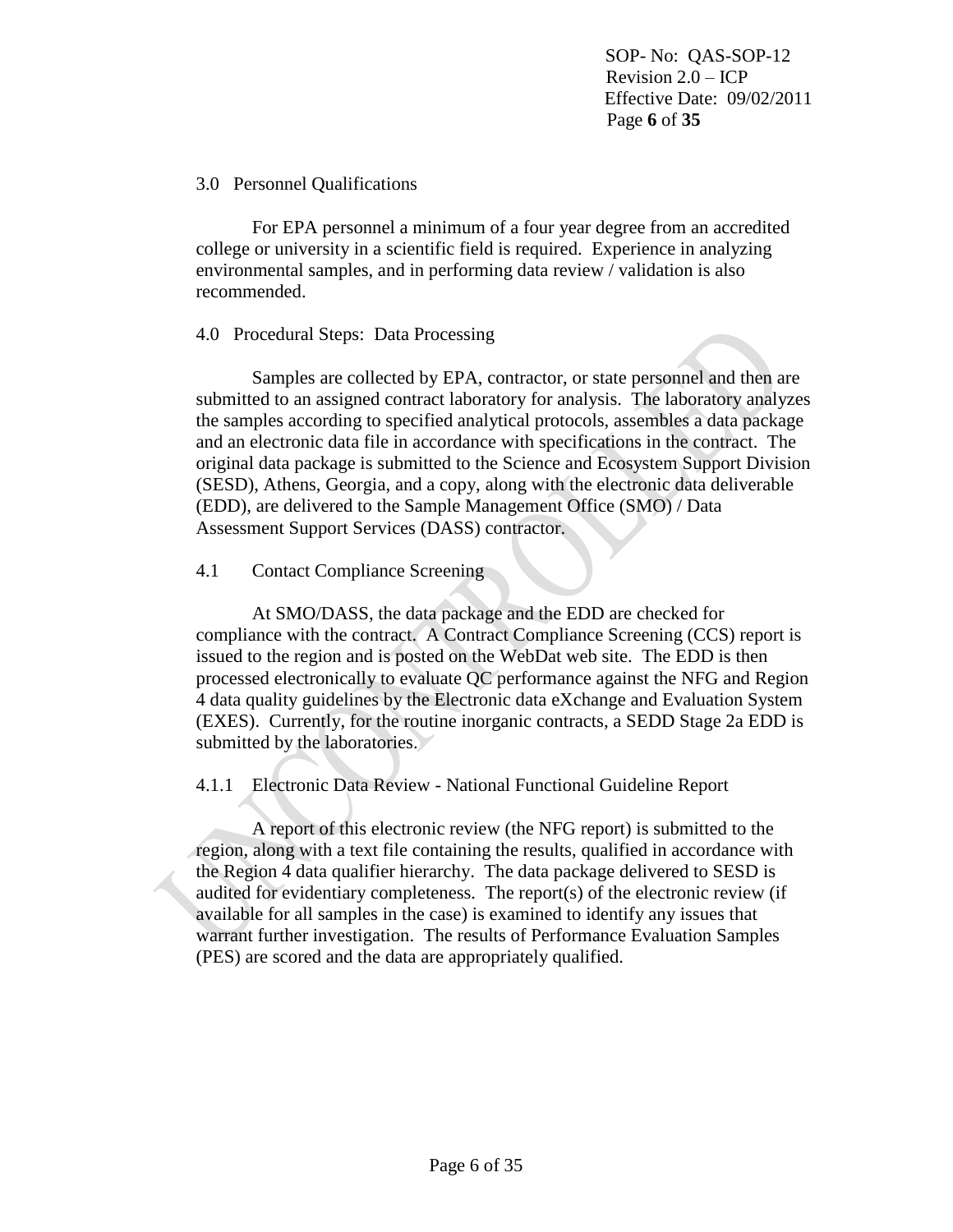SOP- No: QAS-SOP-12 Revision 2.0 – ICP Effective Date: 09/02/2011 Page **7** of **35**

#### 4.1.2 Manual Data Review

In the event that no electronic review was performed or the report(s) is not available, the data are manually reviewed for technical quality and for compliance with Region 4 data quality requirements, beginning with the case or SDG (Sample Delivery Group) narrative, the original unprocessed or raw data, the QC summary forms, and the sample tracking and processing information included in the package. Region 4 data qualifiers, intended to provide the customer with a more complete understanding of the factors affecting data quality, are added to the results. A report of this review is prepared to complete the documentation of data quality, and the data are electronically entered into the Region 4 laboratory information management system, *Element*. Review reports and project documents are maintained by the SESD Quality Assurance Section (QAS), and the data package is archived. Completed data validation reports should contain the following statement: A Stage 4 validation consisting of electronic and manual review was performed on the inorganic samples submitted as part of this case.

4.2 Procedural Steps: Review / Validation of Metals Data by Inductively Coupled Plasma – Atomic Emission Spectroscopy (ICP-AES) or Inductively Coupled Plasma – Mass Spectroscopy (ICP-MS)

### 4.2.1. Holding Times/Preservation

Holding times are evaluated from the perspective of technical or actual holding times. These are determined as the age of the sample from date and time of sample collection to the data and time of sample preparation/digestion, and analysis. The contractual holding times are determined from the Validated Time of Sample Receipt (VTSR) and are used for contract compliance but will not be addressed in this SOP.

The following guidance is based on past practice in Region 4 and on the best available information on matrix holding times from 40CFR Part 136 requirements, as well as other USEPA guidance: The technical holding time is calculated from the time and date of sample collection to the date of analysis. The time and date of collection is located on the Traffic Report/Chain-of-Custody (TR/COC) form included in the analytical data package. The dates of sample preparation and analysis are located on the Form XII-IN and the raw data. If holding times are exceeded or proper preservation has not occurred, describe this in the data review summary case narrative and take the appropriate actions.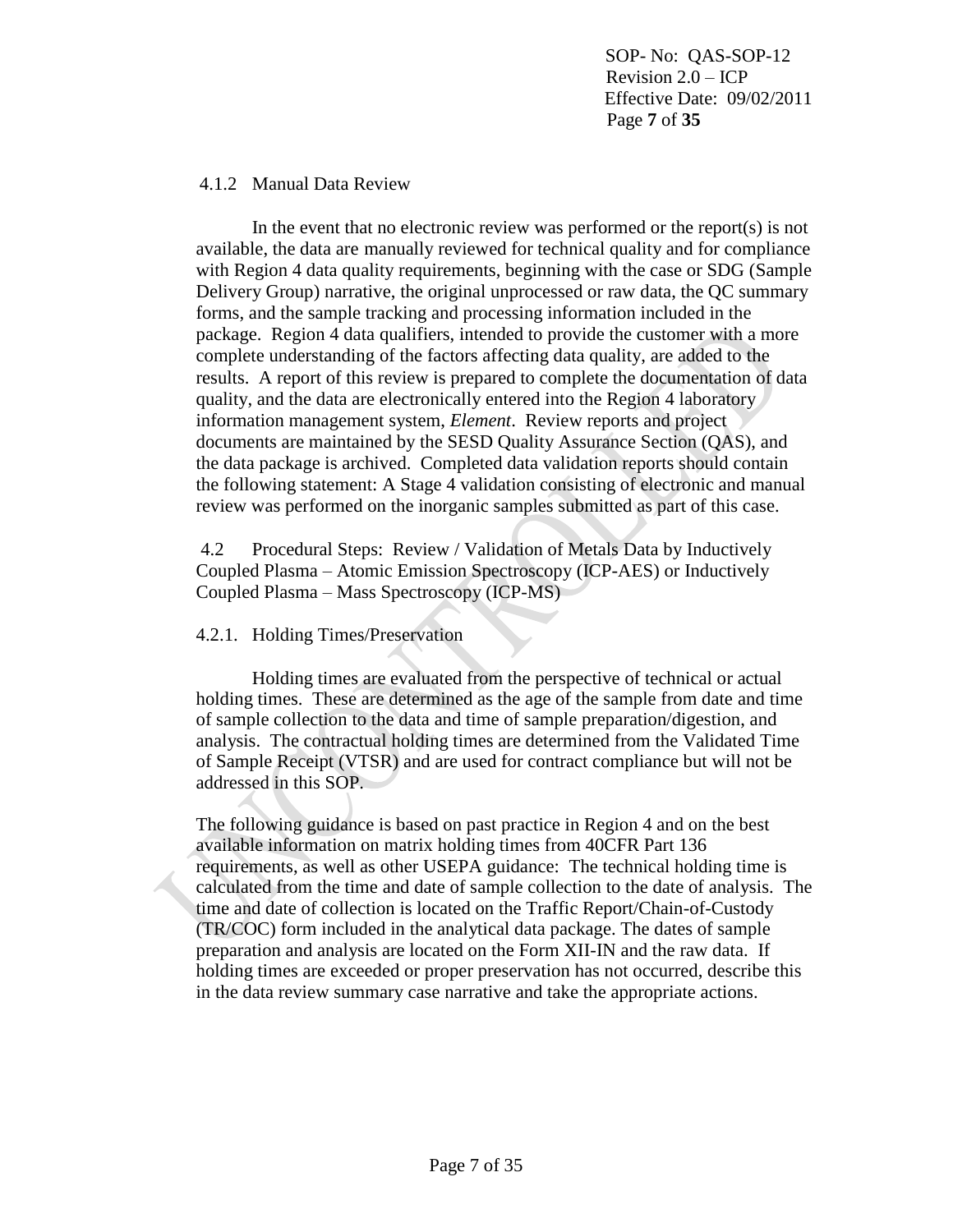SOP- No: QAS-SOP-12 Revision 2.0 – ICP Effective Date: 09/02/2011 Page **8** of **35**

Criteria:

- The technical holding time criteria for aqueous/water metal samples is 180 days, preserved with nitric acid to a  $pH < 2$ . The addition of nitric acid to the environmental sample applies only to water samples.
- The technical holding time criteria for soil/sediment metal samples is 180 days and is based on the technical holding time criteria for aqueous/water samples.
- The technical holding time criteria for wipe and air filter samples  $\bullet$ is 180 days and is based on the technical holding time criteria for aqueous/water samples.
- Aqueous/water and soil/sediment wipe samples shall be maintained at  $4^{\circ}C \left( \pm 2^{\circ}C \right)$  until sample preparation. Air filter and wipe samples may be maintained at room temperature until preparation.

**NOTE: Concentrations of metals detected between the MDL and the CRQL, shall be qualified as J, Q-2.**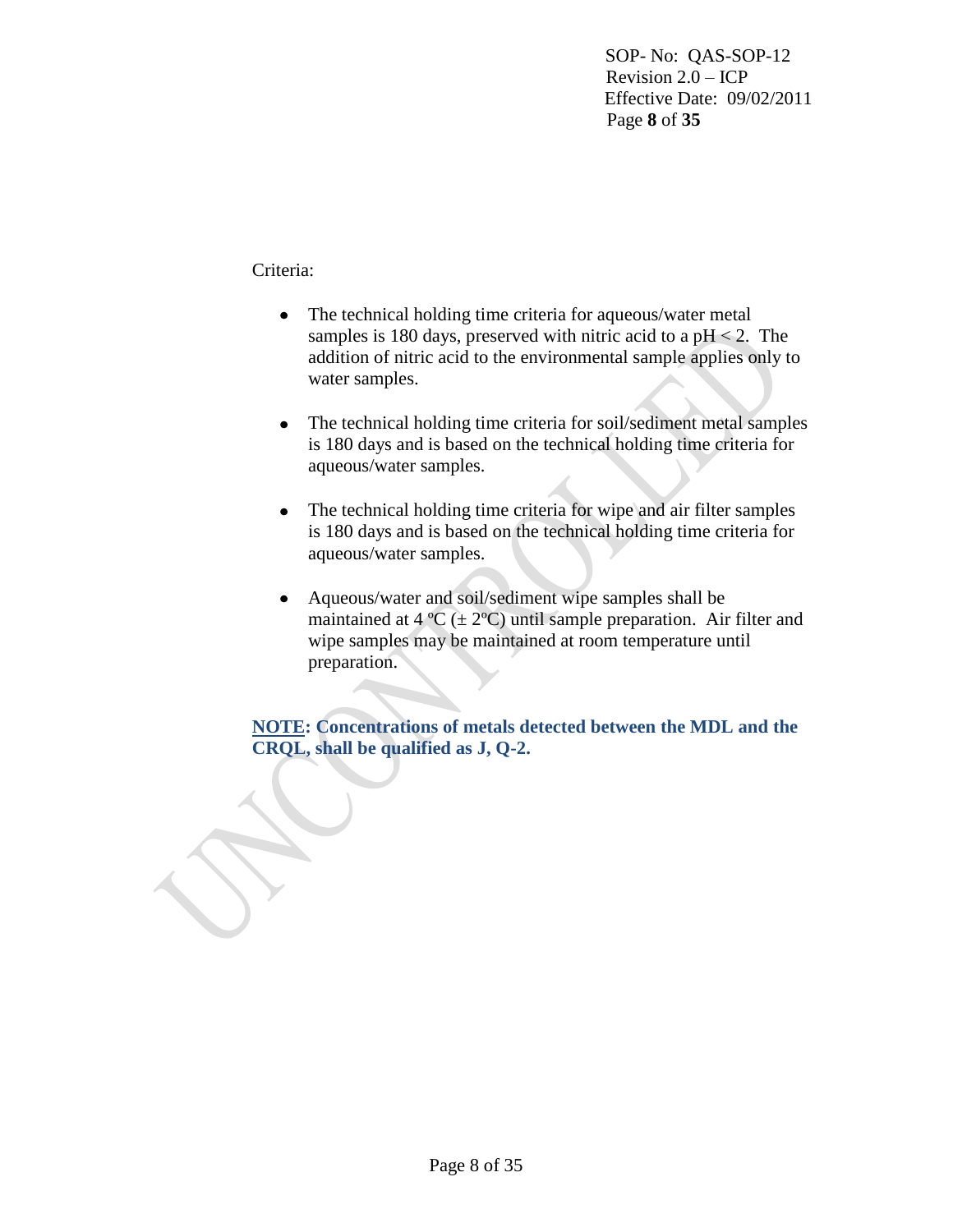SOP- No: QAS-SOP-12 Revision  $2.\overline{0}$  – ICP Effective Date: 09/02/2011 Page **9** of **35**

| <b>Table 1 Holding Time &amp; Preservation for Metals</b> |
|-----------------------------------------------------------|
|-----------------------------------------------------------|

| <b>Holding Time</b>                                       | <b>Preservation</b>                                                                                                                                             | <b>Action for Samples</b>                                                                                                                                                                          |
|-----------------------------------------------------------|-----------------------------------------------------------------------------------------------------------------------------------------------------------------|----------------------------------------------------------------------------------------------------------------------------------------------------------------------------------------------------|
| Samples prep/analyzed<br>within180 days of<br>collection  | Aqueous/water samples<br>preserved in field with acid<br>to $pH < 2$ .                                                                                          | No action required.                                                                                                                                                                                |
| Samples prep/analyzed<br>within180 days of<br>collection  | Aqueous/water samples<br>were not preserved in the<br>field with acid to $pH < 2$ .<br>Lab did not preserve<br>$sample(s)$ upon receipt.                        | Non-Detects are unusable: R, P-<br>$\overline{4}$<br>Detects $($ > MDL but < CRQL):<br>$R, P-4, Q-2$<br>Detects ( $\geq$ CRQL): J, P-4                                                             |
| Samples prep/analyzed<br>within180 days of<br>collection  | Aqueous/water samples<br>were not preserved in the<br>field with acid to $pH < 2$ .<br>But Lab staff <b>preserved</b><br>sample(s) with nitric upon<br>receipt. | Lab <b>Allowed</b> sample to sit for at<br>least 24 hour prior to<br>prep/analysis.<br>Non-Detects: No Qualification<br>Detects: No Qualification                                                  |
| Samples prep/analyzed<br>within180 days of<br>collection  | Aqueous/water samples<br>were not preserved in the<br>field with acid to $pH < 2$ .<br>But Lab staff <b>preserved</b><br>sample with nitric upon<br>receipt.    | Lab Did Not allow the sample to<br>sit for at least 24 hours prior to<br>prep/analysis.<br>Non-Detects: J, P-6<br>Detects ( $>MDL$ but < CRQL): J,<br>$Q-2, P-6$<br>Detects ( $\geq$ CRQL): J, P-6 |
| Samples prep/analyzed<br>after180 days of<br>collection   | Aqueous/water samples<br>preserved in field with acid<br>to $pH < 2$ .                                                                                          | Non-Detects: R, H-1<br>Detects ( $> MDL$ but < CRQL): J,<br>$Q-2. H-1$<br>Detects ( $\geq$ CRQL): J, H-1                                                                                           |
| Samples prep/analyzed<br>after180 days of<br>colléction   | Aqueous/water samples<br>were not preserved in<br>field or laboratory with<br>acid to $pH < 2$ .                                                                | All Results: R, H-1, P-2                                                                                                                                                                           |
| Samples prep/analyzed<br>within180 days of<br>collection  | Samples not received or<br>stored at $2^{\circ}$ C - 6 $^{\circ}$ C for<br>aqueous/water, soil /<br>sediment samples                                            | Do Not Qualify Data.<br><b>Document in Case Narrative.</b>                                                                                                                                         |
| Samples prep/analyzed<br>after180 days from<br>collection | Aqueous, soil / sediment,<br>air filter and wipe samples.                                                                                                       | Non-Detects: R, H-1<br>Detects ( $>$ MDL but < CRQL): J,<br>$Q-2. H-1$<br>Detects ( $\geq$ CRQL): J, H-1                                                                                           |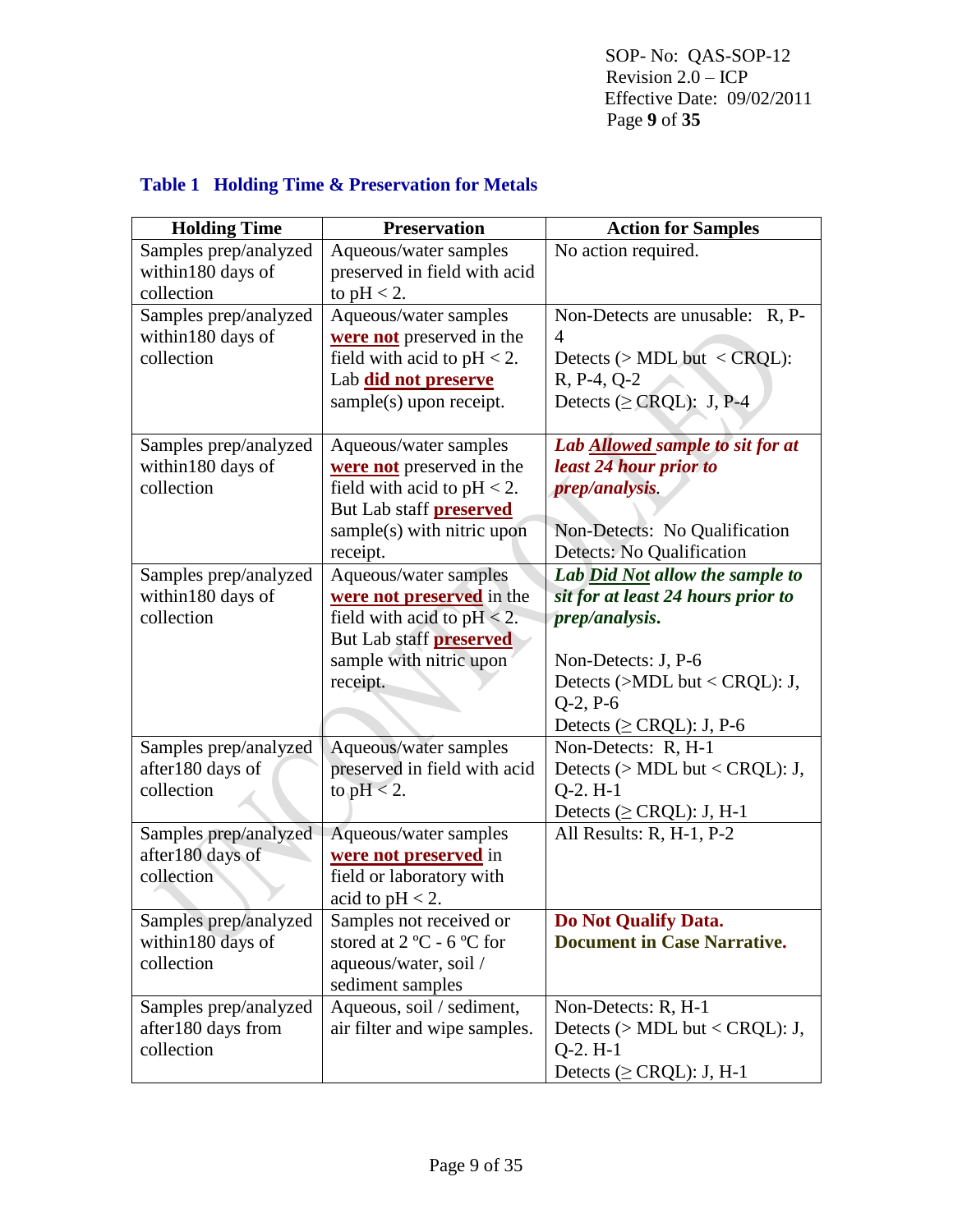SOP- No: QAS-SOP-12 Revision 2.0 – ICP Effective Date: 09/02/2011 Page **10** of **35**

# 4.2.2 ICP-MS Tune Analysis (Form XIV-IN)

The Inductively Coupled Plasma-Mass Spectrometry (ICP-MS) tune serves as an initial demonstration of instrument stability, identification and precision. No analytical results should be reported if the tune analysis did not meet, in full, the SOW-ISM01.2 requirements.

For ICP-MS metals analysis, the laboratory must perform any necessary mass calibration and resolution routines to bring peak width within the manufacturer's specifications and adjust mass calibration to within 0.1 atomic mass unit (amu) over the range of 6 to 210 amu. Demonstrate instrument stability and precision by analyzing the tuning solution as a single analysis with at least five consecutive integrations. The percent relative standard deviation of the absolute signals for all the multiple integrations in the tuning solution, as calculated by the instrument, must be less than 5.0% for each analyte.

## Criteria:

- Prior to calibration, the laboratory shall analyze or scan the ICP-MS tuning  $\bullet$ solution at least five times (5x) consecutively. The tuning solution contains 100 μg/L of Be, Mg, Co, In, and Pb. The solution shall contain all required isotopes of the above elements. The laboratory shall make any adjustments necessary to bring peak width within the instrument manufacturer's specifications and adjust mass calibration to within 0.1 amu over the range of 6-210 amu.
- The Percent Relative Standard Deviation (%RSD) of the absolute signals for all analytes (and for each isotope) in the tuning solution must be  $< 5\%$ .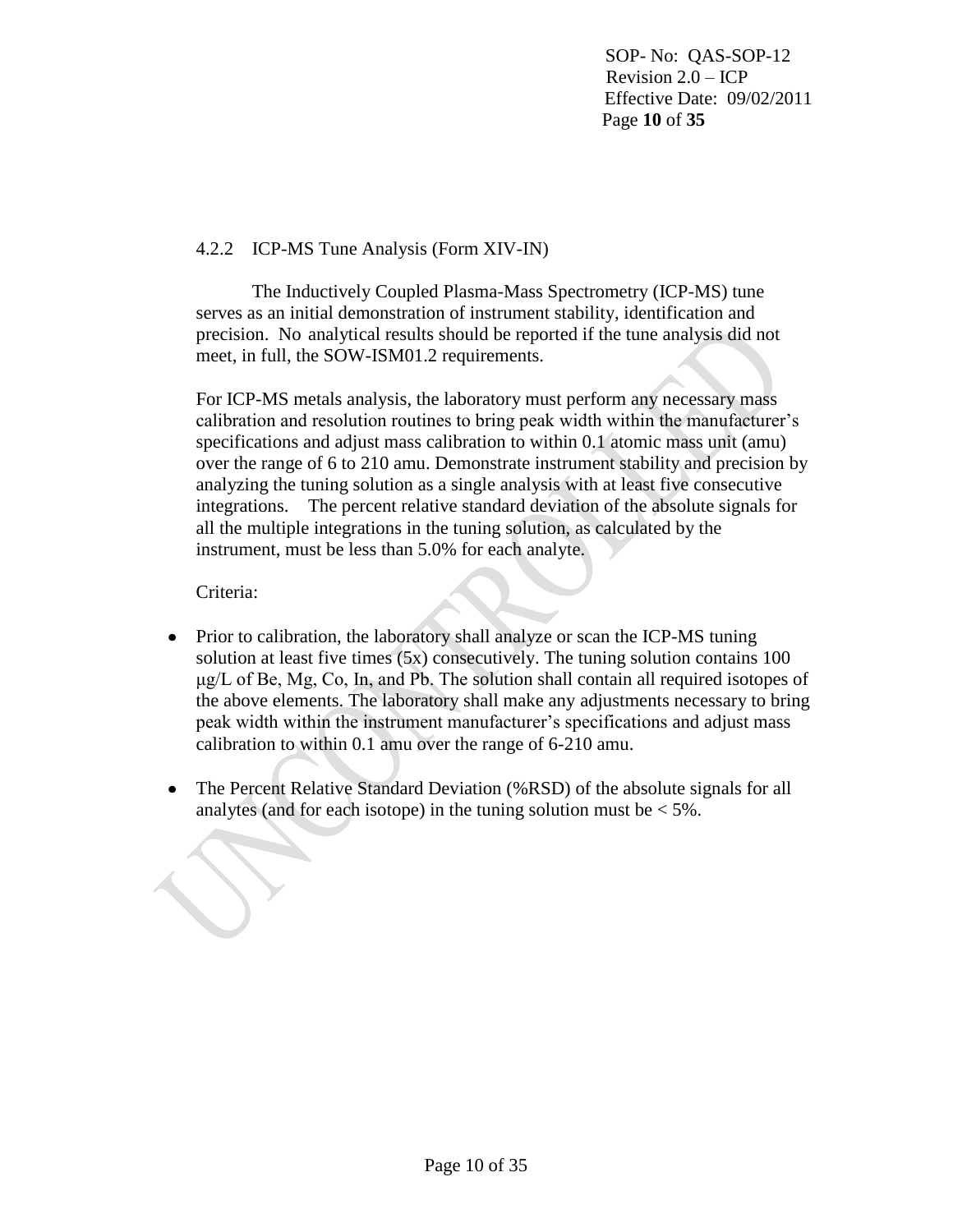SOP- No: QAS-SOP-12 Revision 2.0 – ICP Effective Date: 09/02/2011 Page **11** of **35**

| <b>ICP-MS Tune Results</b>                | <b>Action for Samples</b>              |
|-------------------------------------------|----------------------------------------|
| Tune not Performed prior to Initial       | All Results: R, CLP37                  |
| Calibration                               |                                        |
| Tune not Performed Properly               | Non-Detects: R. CLP38                  |
|                                           | Detects ( $>$ MDL but < CRQL): R,      |
|                                           | CLP38                                  |
|                                           | Detects ( $\geq$ CRQL): J, CLP38       |
| <b>Resolution of Mass Calibration not</b> | Non-Detects: J. CLP38                  |
| within 0.1 amu.                           | Detects ( $>$ MDL but < CRQL): J, Q-2, |
|                                           | CLP38                                  |
|                                           | Detects ( $\geq$ CRQL): J, CLP38       |
| The Relative Percent Difference is        | Non-Detects: J. CLP38                  |
| $> 5\%$ .                                 | Detects ( $> MDL$ but < CRQL): J, Q-2, |
|                                           | CLP38                                  |
|                                           | Detects ( $\geq$ CRQL): J, CLP38       |

### **Table 2 Tune Check for ICP-MS**

### 4.2.3 Initial Calibration and Continuing Calibration (Form IIA-IN)

The instruments shall be successfully calibrated each time the instrument is set up and after Continuing Calibration Verification (CCV) failure. The calibration date and time shall be included in the raw data.

For ICP-AES and ICP-MS analysis, a blank and at least five calibration standards shall be used to establish each analytical curve. At least one standard shall be **at or below the CRQL**. All measurements shall be within the instrument working range. A minimum of three replicate scans are required for standardization and all Quality Control (QC) and sample analyses. The average result of all the multiple scans for the standardization, QC, and sample analyses shall be used. The calibration curve shall be fitted using linear regression or weighted linear regression. The curve may be forced through zero. The curve must have a correlation coefficient of  $\geq$  0.995. The calculated residuals for all of the non-zero standards must be within 70-130% of the true value of the standard. The y-intercept of the curve must be less than the CRQL.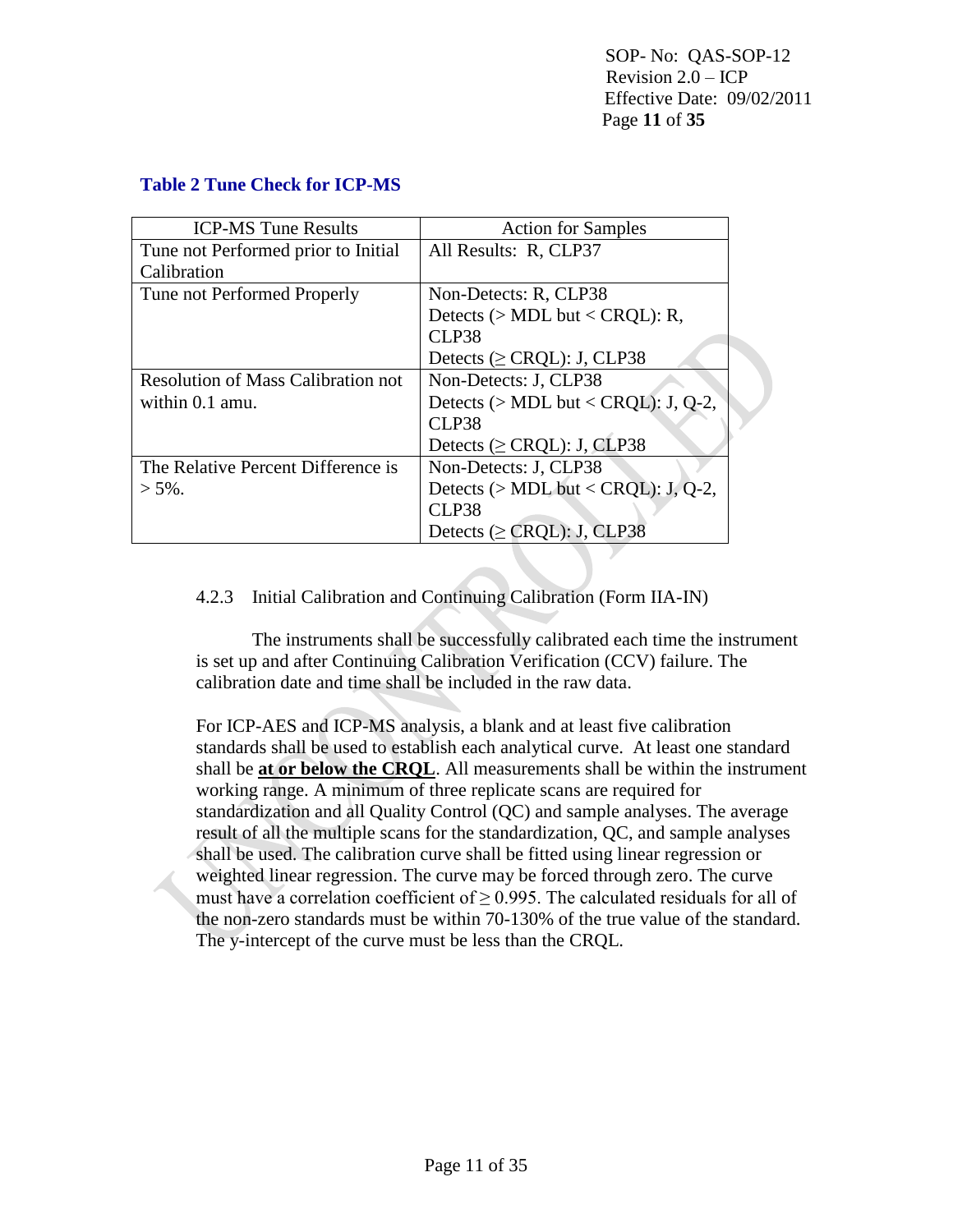SOP- No: QAS-SOP-12 Revision  $2.0 - ICP$  Effective Date: 09/02/2011 Page **12** of **35**

4.2.3.1 Initial and Continuing Calibration Verification (ICV and CCV) - Acceptance Criteria

The acceptance criteria for the ICP-AES and ICP-MS, ICVs and CCVs are:

| <b>Analytical</b><br>Method | <b>Inorganic</b><br><b>Analytes</b> | <b>ICV/CCV</b><br><b>Low Limit</b><br>(% of True Value) | <b>ICV/CCV</b><br><b>High Limit</b><br>(% of True Value) |
|-----------------------------|-------------------------------------|---------------------------------------------------------|----------------------------------------------------------|
|                             |                                     |                                                         |                                                          |
| ICP/AES & ICP/MS            | Metals                              | 90                                                      | 10                                                       |

4.2.3.2 Initial Calibration Verification (ICV) - The following ICV requirements apply to the ICP-AES and ICP-MS.

Criteria:

- Immediately after each ICP-AES & ICP-MS system has been calibrated, the  $\bullet$ accuracy of the initial calibration must be verified and documented for each target analyte by the analysis of an ICV solution(s). If the ICV Percent Recovery  $(\%R)$ falls outside of the control limits, the analysis should be terminated, the problem corrected, the instrument recalibrated, and all affected samples reanalyzed.
- Only if the ICV is not available from USEPA, analyses shall be conducted using a certified solution of the analytes from an independent commercial standard source, at a concentration level other than that used for instrument calibration, but within the calibrated range.
- The ICV solution shall be run at each analytical wavelength (ICP-AES) and mass (ICP-MS) used for analysis.

4.2.3.3 Continuing Calibration Verification (CCV) - The following CCV requirements applies to the ICP-AES and ICP-MS.

Criteria:

- To ensure accuracy during the course of each analytical run, the CCV shall be analyzed and reported for each mass used for the analysis of each analyte.
- The CCV standard shall be analyzed at a frequency of every two hours during an analytical run. The CCV standard shall also be analyzed at the beginning of the run, and again after the last analytical sample.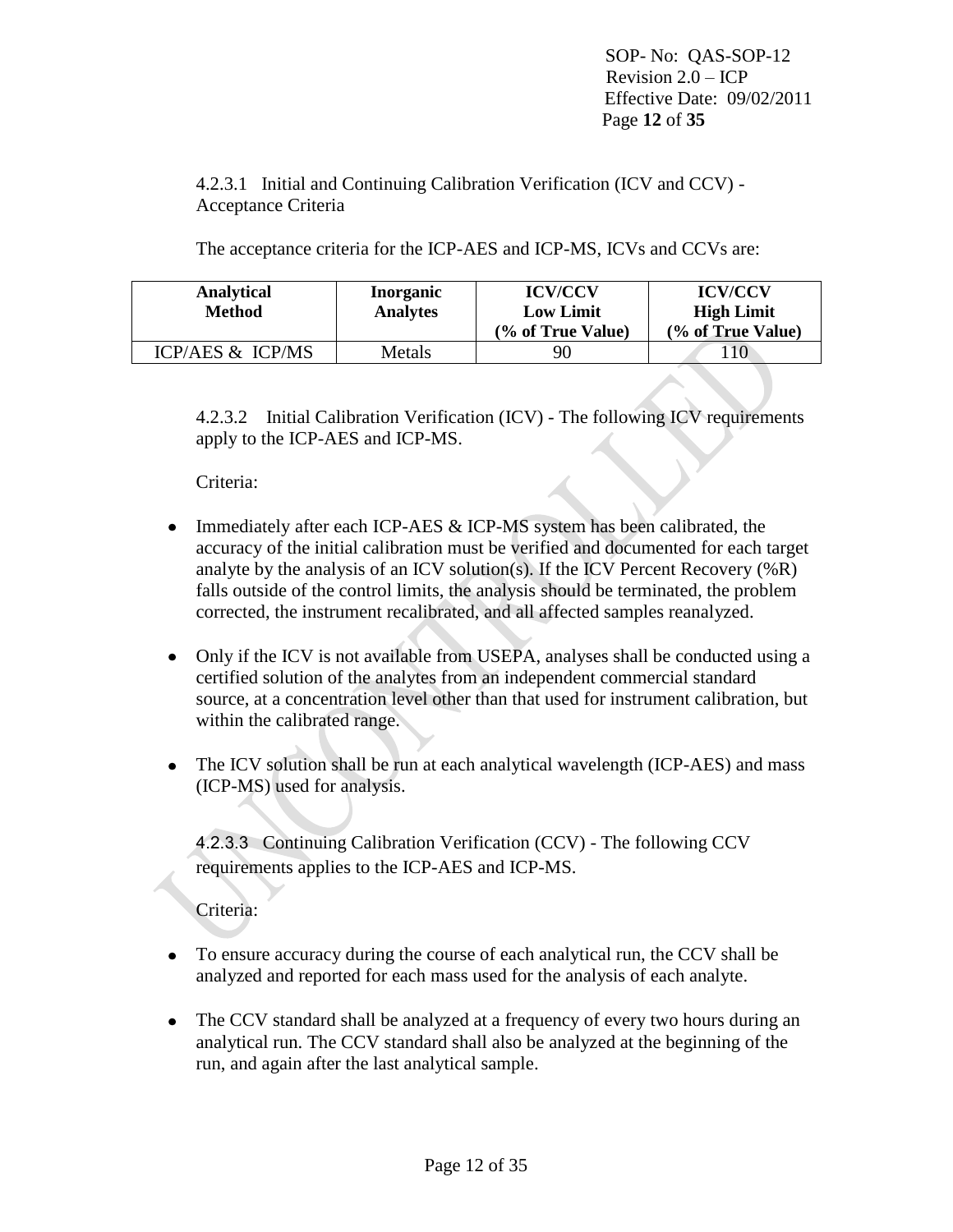SOP- No: QAS-SOP-12 Revision  $2.0 - ICP$  Effective Date: 09/02/2011 Page **13** of **35**

- The analyte concentration(s) in the CCV standard(s) shall be different than the concentration(s) used for the ICV, and at a concentration equivalent to the midlevel of their respective calibration curves.
- The same CCV standard solution shall be used throughout the analysis runs for a Sample Delivery Group (SDG).
- The CCV shall be analyzed in the same fashion as an actual sample. If the %R of the CCV was outside of the control limits, the analysis should be terminated, the problem corrected, the instrument recalibrated, and all analytical samples analyzed since the last compliant calibration verification reanalyzed.

4.2.3.4 Preliminaries: ICV & CCV for ICP-AES & ICP-MS

Criteria:

- For initial calibrations or ICVs that do not meet the technical criteria; apply the action to all samples reported from the analytical run.
- For CCVs that do not meet the technical criteria, apply the action to all samples analyzed between a previous technically acceptable analysis of the QC sample and a subsequent technically acceptable analysis of the QC sample in the analytical run.
- If the instrument was not calibrated each time the instrument was set up, qualify the data as unusable (R). If the instrument was not calibrated with at least the minimum number of standards, or if the calibration curve does not include standards at required concentrations (e.g., a blank and at least one at or below CRQL), use professional judgment to qualify results that are  $\geq$  MDL as estimated (J) or unusable (R), and non-detects as estimated (UJ) or unusable (R). Refer to Table 3 below.
- If the correlation coefficient is  $\langle 0.995,$  percent differences are outside the  $\pm 30\%$ limit, or the y-intercept  $\geq$  CRQL, qualify sample results that are  $\geq$  MDL as estimated (J) and non-detects as estimated (UJ).
- The Acceptance Criteria for ICV and CCVs are  $90 110$  of the true value.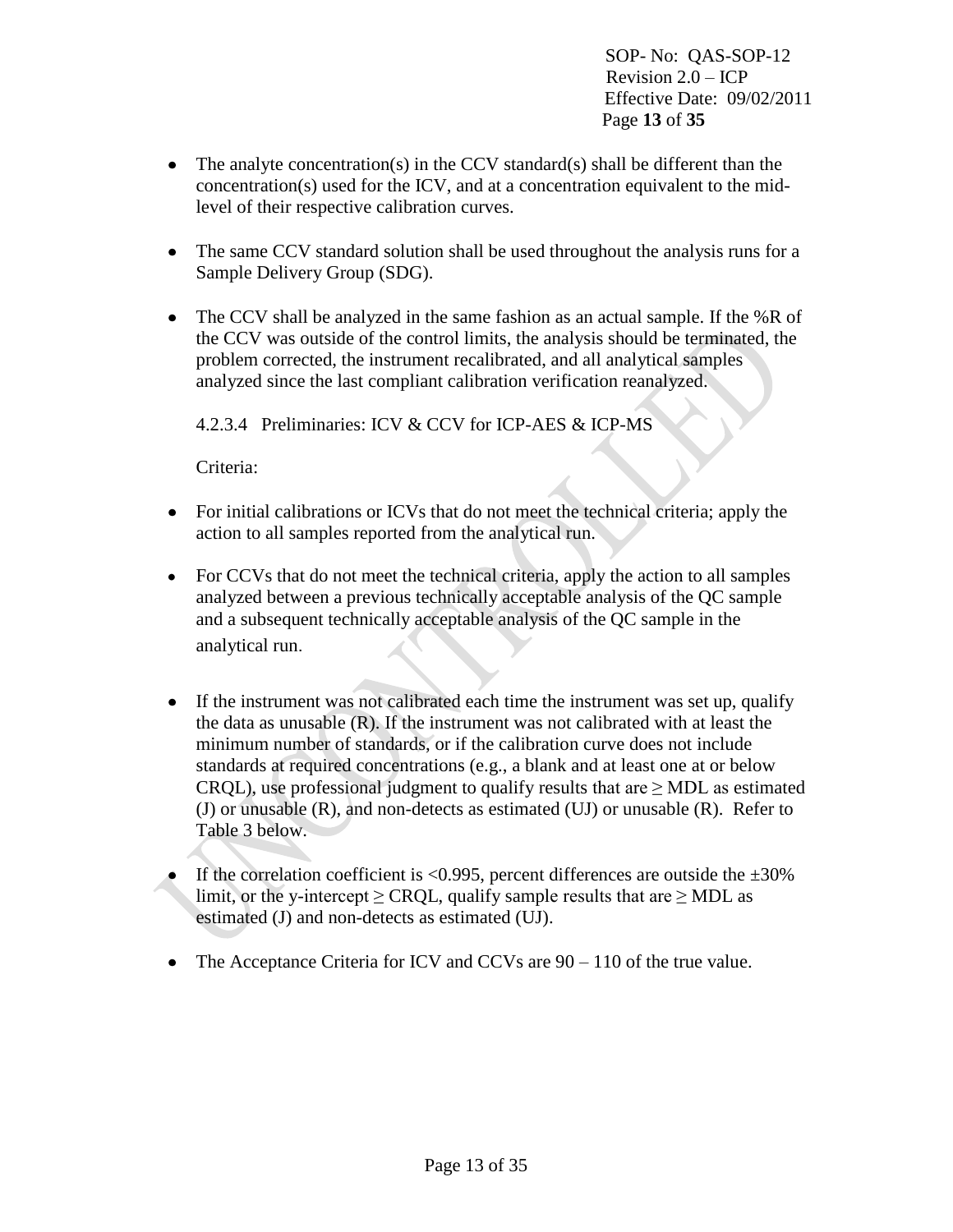SOP- No: QAS-SOP-12 Revision 2.0 – ICP Effective Date: 09/02/2011 Page **14** of **35**

## **Table 3 ICV & CCV for ICP-AES & ICP-MS**

| <b>Calibration Result</b>       | <b>Action for Samples</b>                       |
|---------------------------------|-------------------------------------------------|
| Calibration not performed       | All Results: R, Custom Flag                     |
| Calibration incomplete          | Non-Detects: R, Custom Flag                     |
|                                 | Detects ( $>$ MDL but < CRQL): R, Custom Flag   |
|                                 | Detects ( $\geq$ CRQL): J, Custom Flag          |
| Correlation coefficient <0.995; | Non-Detects: R, CLP16                           |
| residuals outside 70-130%; y    | Detects $(>MDL)$ : J, CLP16                     |
| intercept $\geq$ CRQL           |                                                 |
| ICV/CCV %R < 75% (30% to        | Non-Detects: R, QC-5                            |
| 50%)                            | Detects ( $>$ MDL but < CRQL): J, QC-5, Q-2     |
|                                 | Detects ( $\geq$ CRQL): J, QC-5                 |
|                                 |                                                 |
| ICV/CCV %R < 90% (but > 75%)    | Non-Detects: J, QC-5                            |
|                                 | Detects ( $>$ MDL but ( $<$ CRQL): J, QC-5, Q-2 |
|                                 | Detects ( $\geq$ CRQL): J, QC-5                 |
|                                 |                                                 |
| ICV/CCV %R < $125%$ (but > 110  | Non-Detects: No Qualification Required          |
| $%$ )                           | Detects ( $>$ MDL but < CRQL): J, Q-2, QC-6     |
|                                 | Detects ( $\geq$ CRQL): J, QC-6                 |
| ICV/CCV % R > 125%              | Non-Detects: No Qualification Required          |
|                                 | Detects ( $>$ MDL but < CRQL): R, Q-2, QC-6     |
|                                 | Detects ( $\geq$ CRQL): J, QC-6                 |
| ICV/CCV % R > 160%              | Non-Detects: No Qualification Required          |
|                                 | Detects ( $>$ MDL but < CRQL): R, Q-2, QC-6     |
|                                 | Detects ( $\geq$ CRQL): R, QC-6                 |

# 4.2.4. Blanks (Form III-IN)

The objective of evaluating blank analyses is to determine the existence and magnitude of contamination resulting from laboratory (or field) activities. The criteria for evaluation of blanks apply to any blank associated with the samples (e.g., preparation blanks and calibration blanks). However, it has been Region 4 data validation policy to evaluate the field blanks (i.e., equipment blanks, rinsates, and CLP metals blind blank, etc.) as part of the validation process but not to qualify the data based on these samples. The case narrative will address field blank contamination if data quality is compromised. Contact the Region 4 CLP Inorganic TO/PO for further direction regarding the treatment of blank contamination.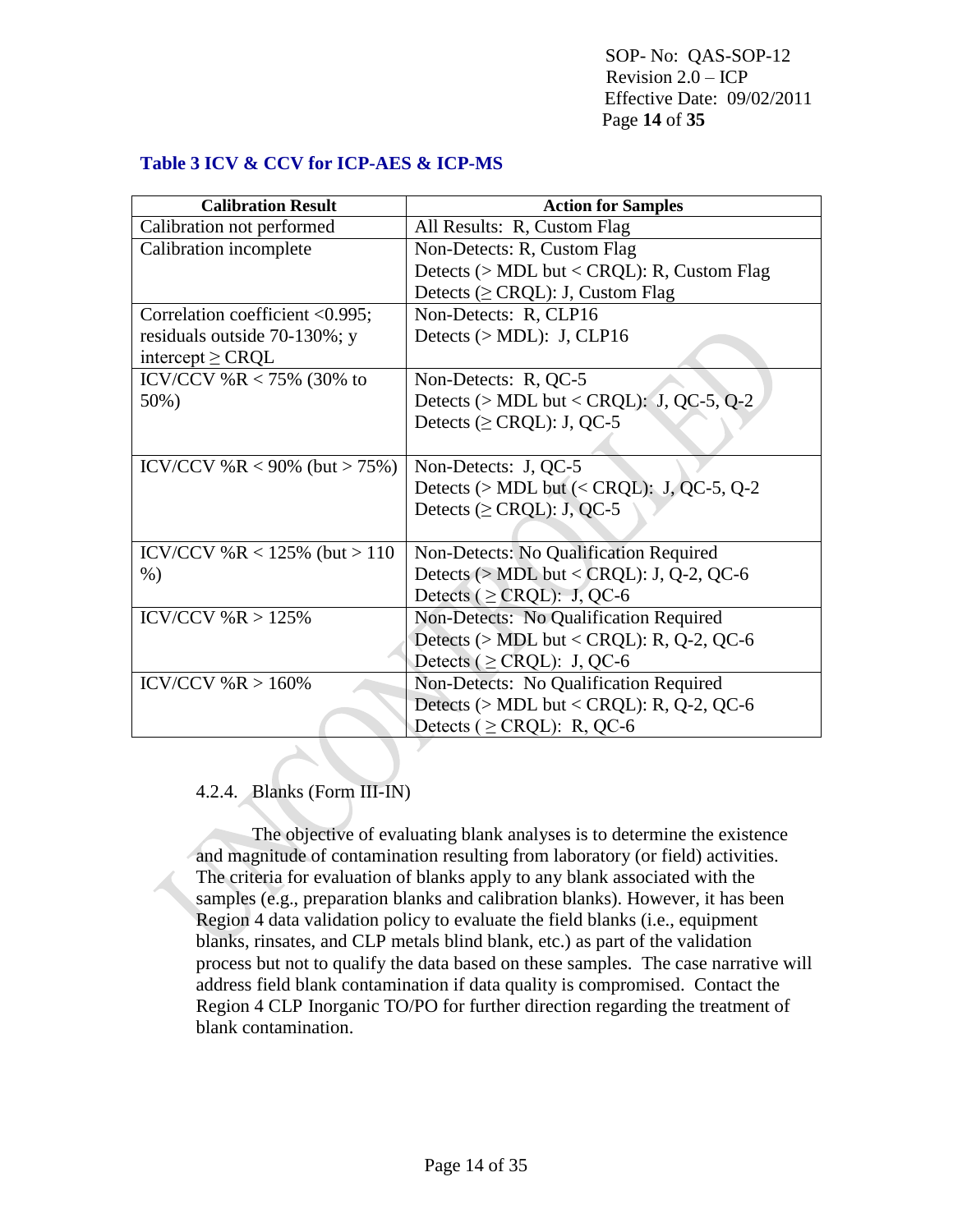SOP- No: QAS-SOP-12 Revision  $2.0 - ICP$  Effective Date: 09/02/2011 Page **15** of **35**

If problems with any blank exist, all associated data must be carefully evaluated to determine whether or not there is an inherent variability in the data, or if the problem is an isolated occurrence not affecting other data. Contact the Region 4 CLP Inorganic TO/PO for further direction regarding the treatment of blank contamination.

**Note**: For non-CLP analyses, consult the CLP Inorganic TO/PO prior to data review to discuss how blank contamination will be treated.

Criteria:

- $\bullet$  No contaminants should be found in the blank(s).
- The Initial Calibration Blank (ICB) shall be analyzed after the analytical standards, but not before analysis of the Initial Calibration Verification (ICV) during the initial calibration of the instrument.
- A Continuing Calibration Blank (CCB) shall be analyzed at each mass or wavelength used for the analysis, immediately after every ICV and Continuing Calibration Verification (CCV). The CCB shall be analyzed at a frequency of every two hours during the run. The CCB shall be analyzed at the beginning of the run, and again after the last CCV that was analyzed after the last analytical sample of the run. The CCB result (absolute value) shall not exceed the Contract Required Quantitation Limit (CRQL) of each analyte for which analysis is performed.
- At least one Preparation Blank shall be prepared and analyzed for each matrix,  $\bullet$ with every Sample Delivery Group (SDG), or with each batch of samples digested, whichever is more frequent. The Preparation Blank consists of reagent water processed through the appropriate sample preparation and analysis procedure.
- If any analyte concentration in the Preparation Blank is  $>$  CROL, the lowest concentration of that analyte in the associated samples must be  $10$  times  $(10x)$  the Preparation Blank concentration. Otherwise, all samples associated with that Preparation Blank with analyte concentrations < 10x the Preparation Blank concentration, and > CRQL, should be re-digested and reanalyzed for those analyte(s), with the exception being analytes detected in field blanks and CLP metals blind blanks (which are not used to qualify sample data.. The laboratory is not to correct the sample concentration for the blank value.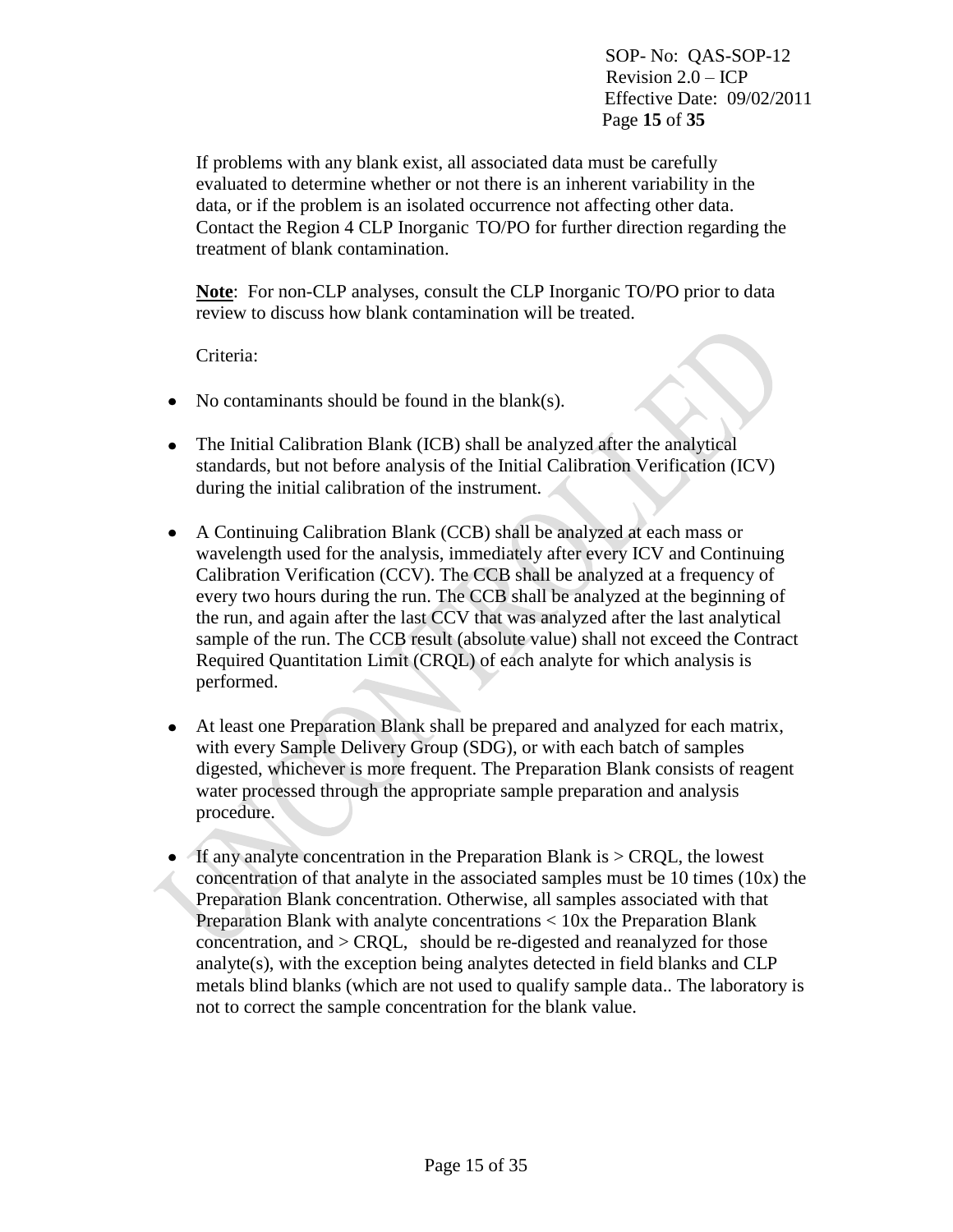SOP- No: QAS-SOP-12 Revision  $2.0 - ICP$  Effective Date: 09/02/2011 Page **16** of **35**

If the concentration of the Preparation Blank for a certain analyte is  $\lt$  ( $\lt$  CRQL), all samples reported  $< 10x$  the CRQL (associated with that analyte in that blank), should be re-digested and reanalyzed.

**Note**: To avoid confusion, use the blank containing the highest concentration of analyte(s) as a basis for qualifying all the sample(s) in the analytical sequence.

- For ICBs that do not meet the technical criteria, apply the action to all samples reported from the analytical sequence.
- For CCBs that do not meet the technical criteria, apply the action to all samples in the analytical sequence.
- For Preparation Blanks that do not meet the technical criteria, apply the action to all samples prepared in the same preparation batch.
- The frequency and sequence of analysis for all of the required blanks should be consistent with requirements specified in ISM01.2. Exhibit D, Part A, Section 12.3 (for ICP-AES) and Exhibit D, Part B, Section 12.4 (for ICP-MS).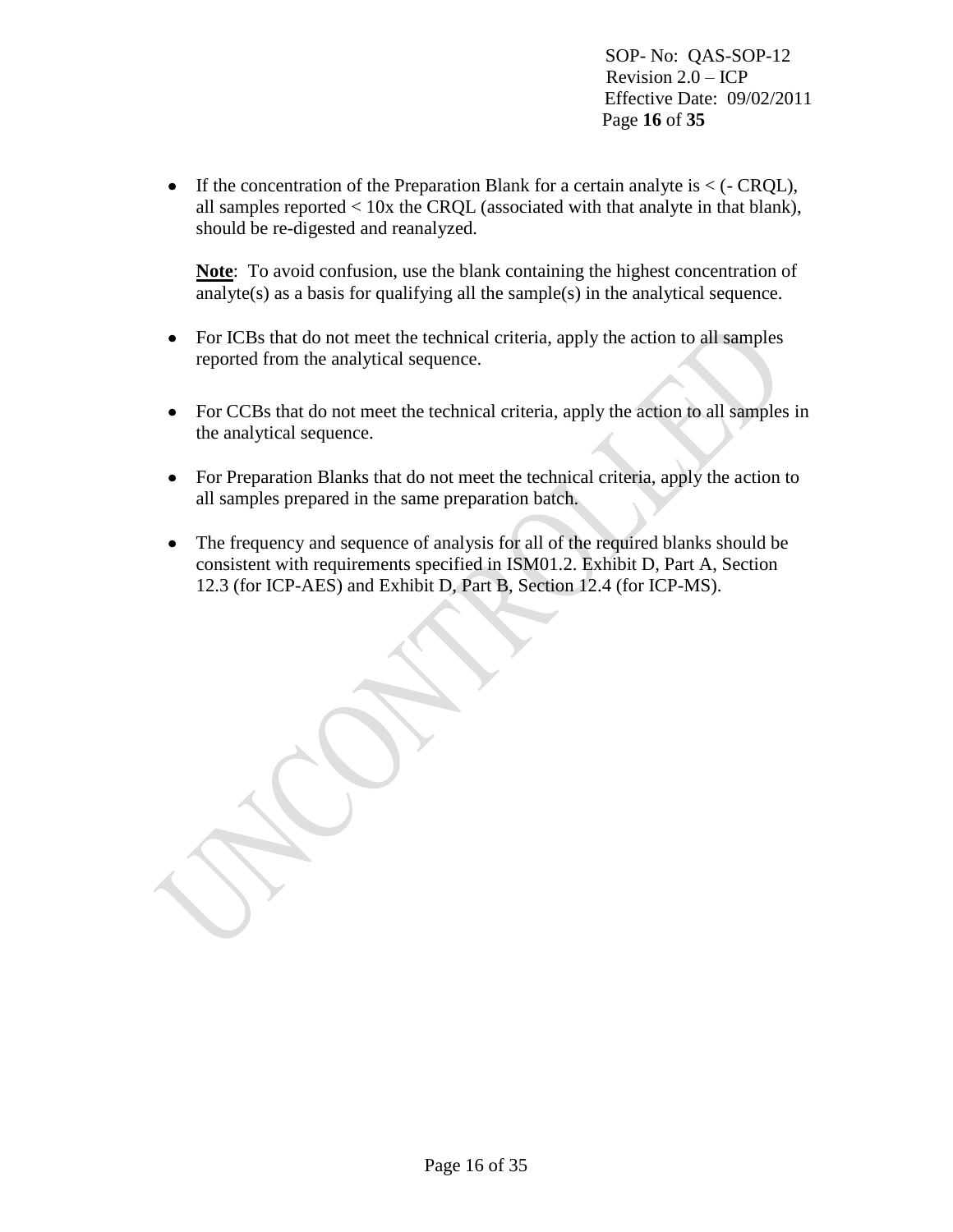#### **Table 4 Blanks for ICP-AES and ICP-MS**

| <b>Blank</b><br><b>Type</b>    | <b>Blank</b><br>Result <sup>1</sup> | <b>Sample Result</b>                                              | <b>Action for Samples</b>                                                                                                                                          |
|--------------------------------|-------------------------------------|-------------------------------------------------------------------|--------------------------------------------------------------------------------------------------------------------------------------------------------------------|
| Preparation                    | Detects                             | Non-Detects                                                       | No Qualification Required                                                                                                                                          |
| <b>Blank</b><br><b>ICB/CCB</b> | $<$ CRQL                            | $<$ CROL                                                          | Report CRQL value with a U.                                                                                                                                        |
| (No Field<br>$Blanks)^{1}$     | Detects                             | $\geq$ CRQL and $\leq$ 10 x Blank <sup>2</sup>                    | Report result with a U, B-4                                                                                                                                        |
|                                | Detects                             | $\geq$ CRQL and $> 10$ x Blank                                    | No Qualification                                                                                                                                                   |
| Preparation<br><b>Blank</b>    | $\leq$ - MDL<br>but                 | Non-Detect: absolute value                                        | Report CRQL value with a U.                                                                                                                                        |
| <b>ICB/CCB</b>                 | $\geq$ - CRQL                       | Detects: absolute value at<br>$\geq$ CRQL and < 10 x Blank        | Non-Detects: Raise to CRQL<br>and qualify U, B-4                                                                                                                   |
| (No Field<br>Blanks)           |                                     |                                                                   | Detects $($ > MDL but < CRQL<br>$&$ < 10x blank): Raise to CRQL<br>and qualify U, B-4<br>Detects ( $\geq$ CRQL but < 10 x<br><b>blank</b> ): Qualify result U, B-4 |
|                                |                                     |                                                                   | Detects ( $\leq$ CRQL and $\geq$ 10x<br><b>blank result</b> ) : No qualification<br>Detects ( $\geq$ CRQL and $\geq$ 10x<br>blank): No qualification               |
|                                |                                     | Detects: absolute value at<br>$\geq$ CRQL and $> 10 \times$ Blank | No Qualification                                                                                                                                                   |

**NOTE**: **From the various blanks analyzed for a given SDG**, s**elect the blank containing the highest concentration of a detected analyte(s) and use this blank to evaluate / qualify the associated samples/data**.

 1 If significant contamination of field blanks, CLP metals blind blank, and/or equipment/rinsate blanks occurs, the data user will be informed of this via the data validation memorandum. Do not qualify the data based on these blanks.

<sup>&</sup>lt;sup>2</sup> The 10x rule applies to all metals detected in the relevant blank samples.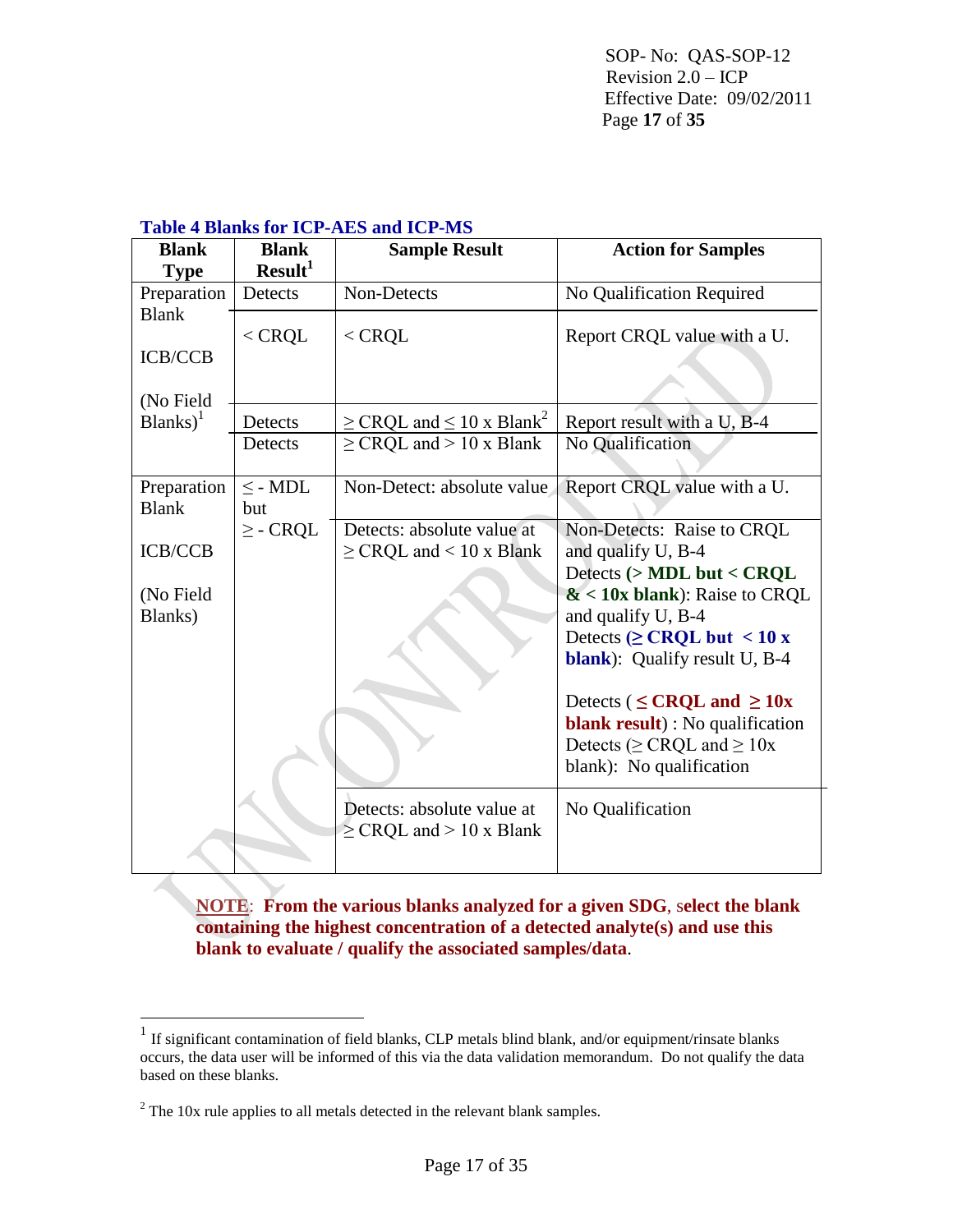SOP- No: QAS-SOP-12 Revision 2.0 – ICP Effective Date: 09/02/2011 Page **18** of **35**

## 4.2.5 Interference Check Samples for ICP/AES and ICP/MS

The Inductively Coupled Plasma-Interference Check Sample (ICP-ICS) verifies the analytical instrument's ability to overcome isobaric interferences typical of those found in samples.

The laboratory shall analyze and report the results for the ICS for all elements on the Target Analyte List (TAL) and for all interferents (target and non-target) immediately after the initial calibration sequence, but not before the ICV/ICB.

The analysis of the ICS shall be immediately followed by the analysis of a CCV/CCB pair. The ICS solutions shall be obtained from USEPA, if available, and analyzed according to the instructions supplied with the ICS. The Contractor shall always initially run the ICS undiluted. Dilution of the ICS (for the highest concentration elements) may be necessary to meet the calibrated range values of the instrument.

Criteria: ICP/AES - Forms IVA-IN, IVB-IN, XIII-IN, instrument printouts, and raw data.

- The ICS consists of two solutions: Solution A and Solution AB. Solution A  $\bullet$ consists of the interferents, and Solution AB consists of the analytes mixed with the interferents. An ICS analysis consists of analyzing both solutions consecutively, starting with Solution A, for all wavelengths used for each analyte reported by Inductively Coupled Plasma - Atomic Emission Spectroscopy (ICP-AES).
- An ICS must be run at the beginning of each sample analysis run. The ICS is not to be run prior to the Initial Calibration Verification (ICV), and is to be immediately followed by a Continuing Calibration Verification (CCV), which will be followed by a Continuing Calibration Blank (CCB).
- Results for the analysis of ICS Solution A must fall within the control limits of  $\pm$ Contract Required Quantitation Limit (CRQL), or  $\pm$  20% of the true value (whichever is greater) for the target analytes and interfering analytes.
- Results for the analysis of ICS Solution AB must fall within the control limits of  $\pm$  CRQL, or  $\pm$  20% of the true value (whichever is greater) for the target analytes and interfering analytes included in the solution.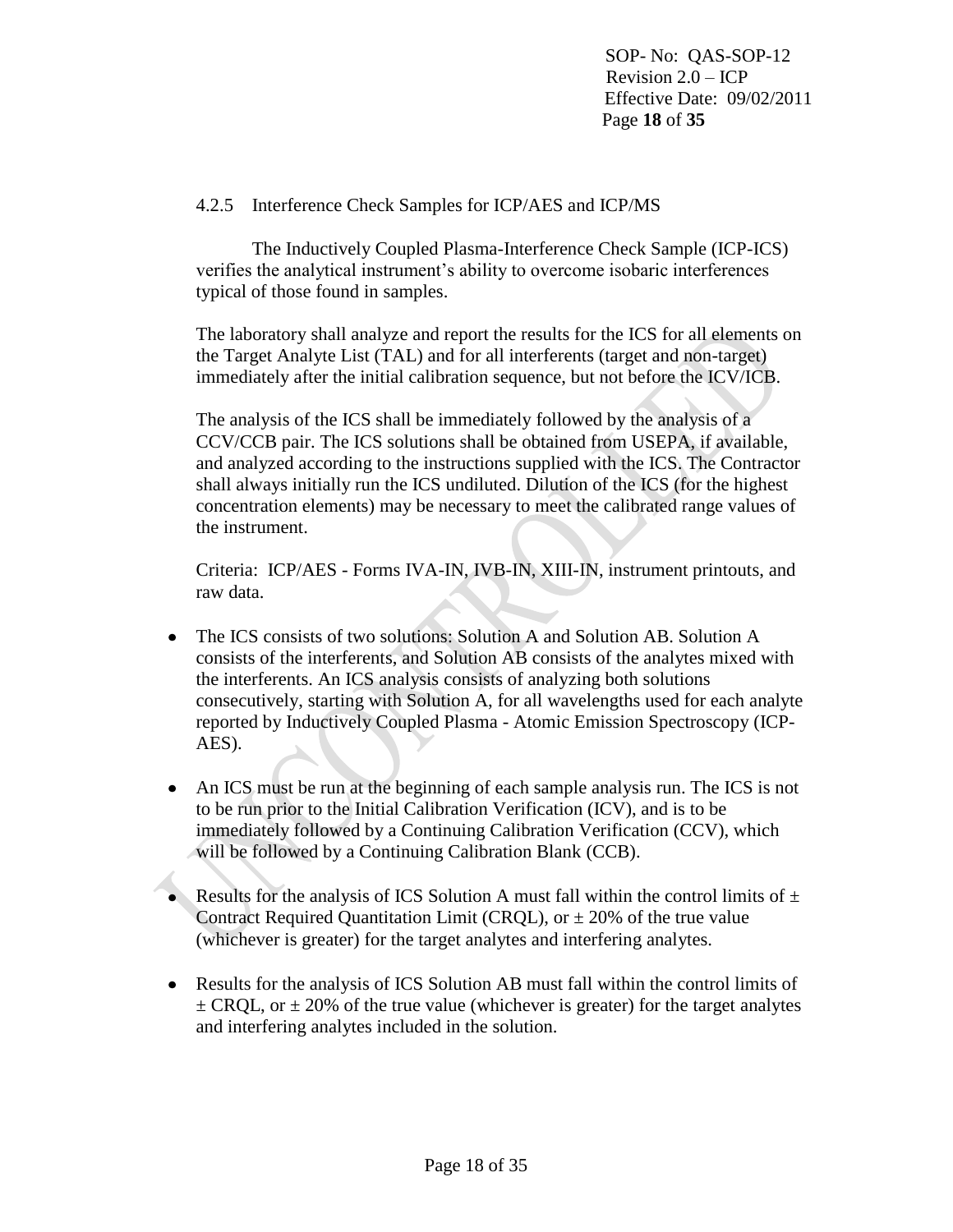SOP- No: QAS-SOP-12 Revision 2.0 – ICP Effective Date: 09/02/2011 Page **19** of **35**

- If the value of an ICS result exceeds  $\pm$  CROL, or  $\pm$  20% of true value (whichever is greater) criteria, the analysis shall be terminated, the problem corrected, the instrument recalibrated, the new calibration then re-verified, and the affected samples reanalyzed.
- The ICS should be obtained from USEPA if available, and analyzed according to the instructions supplied with the solutions. The ICS may be prepared with the interfering analytes at 2x the level specified in the Statement of Work (SOW) if high levels of interfering analytes are found in the field samples. If the ICS is not available from USEPA, an independent ICS solution shall be prepared with the interfering and target analyte concentrations at the levels specified in the method.

| <b>Interference Check Sample Results</b>        | <b>Action for Samples<sup>3</sup></b> |
|-------------------------------------------------|---------------------------------------|
| ICS %R > 120% (or > true value + CRQL)          | Non-Detects: No Qualification         |
|                                                 | Detects > MDL:J                       |
| ICS %R 50-79% (or $\lt$ true value - CRQL)      | Non-Detects: J                        |
|                                                 | Detects $>$ MDL: J                    |
| ICSAB % $R < 50\%$                              | Non-Detects & Detects: R              |
| Potential false positives in field samples with | Non-Detects: No Qualification         |
| interfering analytes                            | Detects > MDL: J                      |
| Potential false negatives in field samples with | Non-Detects: J                        |
| interfering analytes                            | Detects > MDL but < $10x$ ( negative  |
|                                                 | value $ $ : J                         |
|                                                 |                                       |

# **Table 5 Interference Check Samples for ICP/AES**

 $\overline{a}$ 

Criteria: ICP-MS Forms IVA-IN, IVB-IN, XIII-IN, instrument printouts, and raw data

• The ICS consists of two solutions: Solution A and Solution AB. Solution A consists of the interfering analytes, and Solution AB consists of the target analytes mixed with interfering analytes. An ICS analysis consists of analyzing both solutions consecutively, starting with Solution A, for all masses used for each target or interfering analyte reported by Inductively Coupled Plasma-Mass Spectrometry (ICP-MS).

<sup>3</sup> Depending on the analyte, you will need to determine whether interferences or over corrections have occurred based on the results of the ICSA or the ICSAB solutions. For isobaric interferences, the CLP22 definition flag should be assigned to the affected data point(s). If overcorrection is encountered, the CLP23 definition flag should be assigned to the affected data point(s)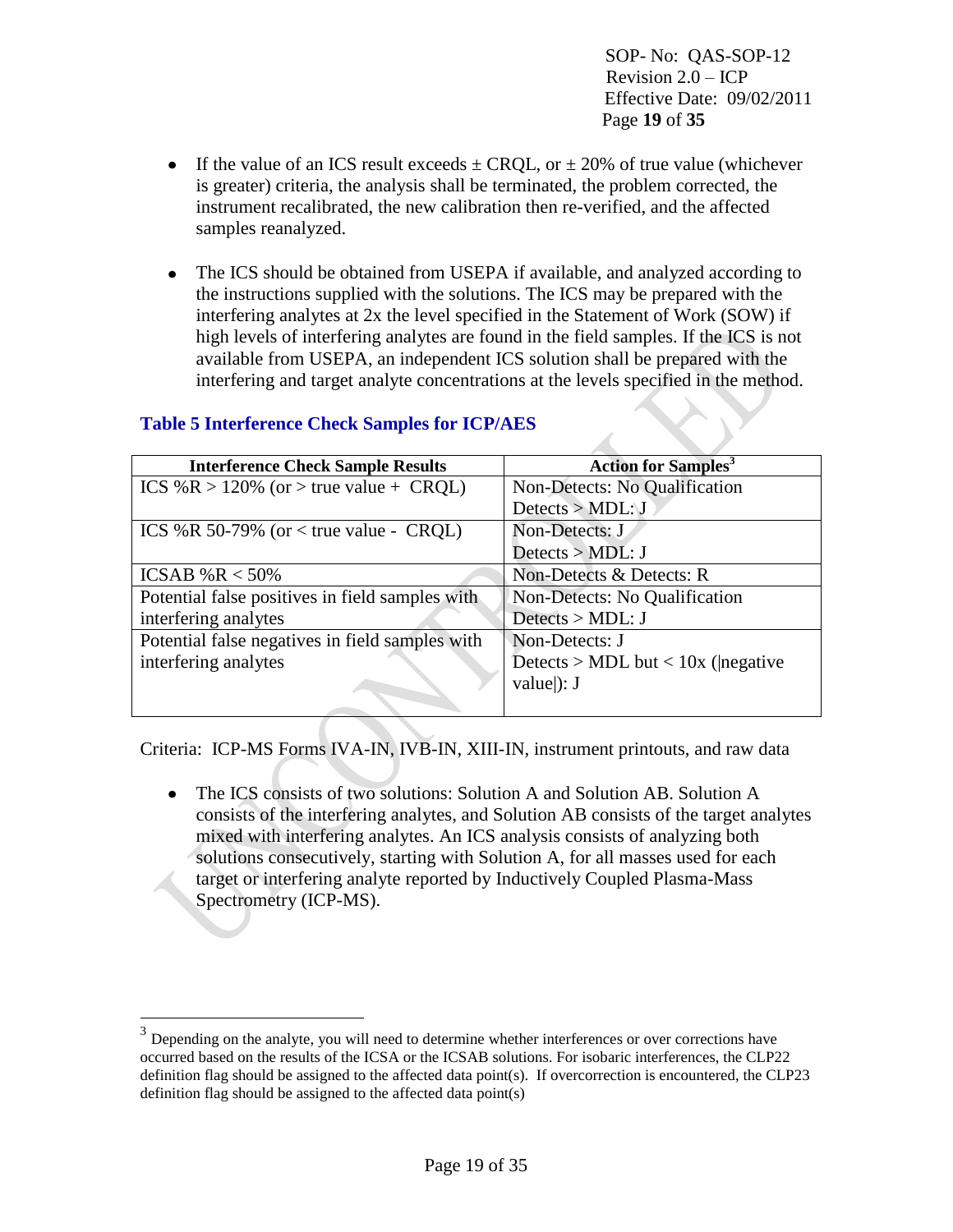SOP- No: QAS-SOP-12 Revision 2.0 – ICP Effective Date: 09/02/2011 Page **20** of **35**

- An ICS must be run at the beginning of each analysis run. The ICS is not to be run prior to the Initial Calibration Verification (ICV), and shall be immediately followed by a Continuing Calibration Verification/Continuing Calibration Blank (CCV/CCB).
- Results for the ICP-MS analysis of the ICS Solution A shall fall within the control limits of  $\pm$  2x the CRQL, or  $\pm$  20% of the true value (whichever is greater) for the analytes included in the solution.
- Results for the ICP-MS analysis of the ICS Solution AB must fall within the control limits of  $\pm$  2x the CRQL, or  $\pm$  20% of the true value (whichever is greater) for the analytes included in the solution.
- If the value of an ICS result exceeds  $\pm 2x$  the CRQL, or  $\pm 20\%$  of true value (whichever is greater) criteria, the analysis shall be terminated, the problem corrected, the instrument recalibrated, the new calibration then re-verified, and all analytical samples analyzed since the last compliant ICS reanalyzed.
- The ICS should be obtained from USEPA, if available, and analyzed according to the instructions supplied with the solutions. If the ICS is not available from USEPA, an independent ICS solution shall be prepared with the interfering and target analyte concentrations at the levels specified in the method.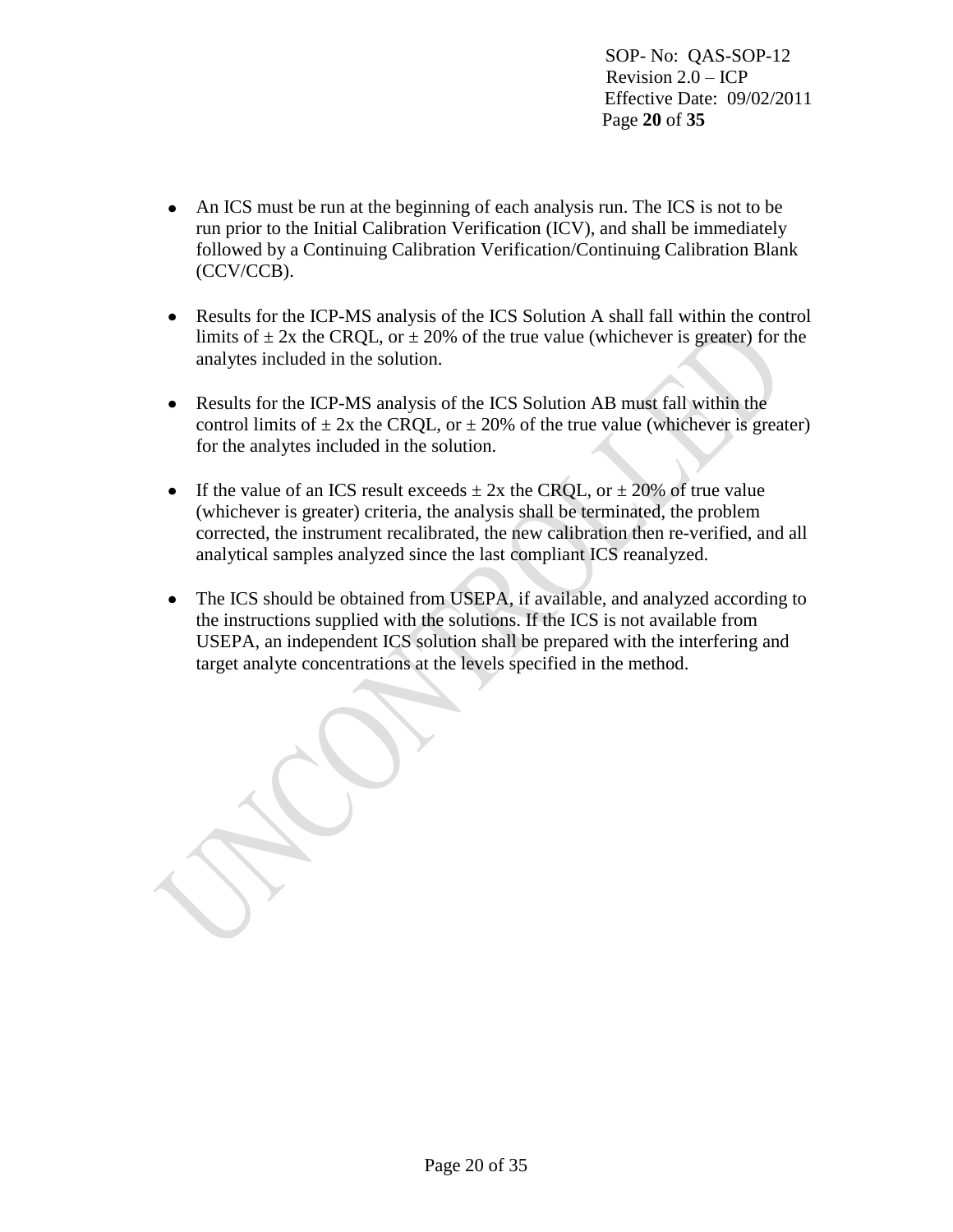SOP- No: QAS-SOP-12 Revision  $2.0 - ICP$  Effective Date: 09/02/2011 Page **21** of **35**

| <b>Interference Check Sample Results</b>        | <b>Action for Samples<sup>4</sup></b> |
|-------------------------------------------------|---------------------------------------|
| ICS %R > 120% (or > true value + 2x the         | Non-Detects: No Qualification         |
| CRQL)                                           | Detects > MDL: J                      |
| ICS %R 50-79% (or $\lt$ true value - 2x the     | Non-Detects: J                        |
| CRQL)                                           | Detects $>$ MDL: J                    |
| ICSAB % $R < 50\%$                              | Non-Detects & Detects: R              |
| Potential false positives in field samples with | Non-Detects: No Qualification         |
| interfering analytes                            | Detects > MDL: J                      |
| Potential false negatives in field samples with | Non-Detects: J                        |
| interfering analytes                            | Detects > MDL but < $10x$ ( negative  |
|                                                 | value $ $ : J                         |

## **Table 6 Interference Check Samples for ICP/MS**

If overcorrection is suspected / encountered, the CLP23 definition flag should be assigned to the affected data point(s).

**NOTE**: All positive results for arsenic, selenium and thallium by ICP-AES (when ICP-MS analysis for these analytes was not used), shall be qualified with the CLP36 qualifier which states that the identification and quantitation of these results **have not been** confirmed by ICP-MS. This qualifier will be attached in addition to any other qualifiers that may be assigned to these data.

4.2.6 Internal Standards for ICP-MS (Form XI-IN)

 $\overline{a}$ 

The analysis of Inductively Coupled Plasma-Mass Spectrometry (ICP-MS) internal standards determines the existence and magnitude of instrument drift and physical interferences. The criteria for evaluation of internal standard results apply to all analytical and Quality Control (QC) samples analyzed within an analytical sequence that begins with the calibration.

<sup>&</sup>lt;sup>4</sup> Depending on the analyte, you'll need to determine whether interferences or over corrections have occurred based on the results of the ICSA solution. For isobaric interferences, the CLP22 definition flag should be assigned to the affected data point(s).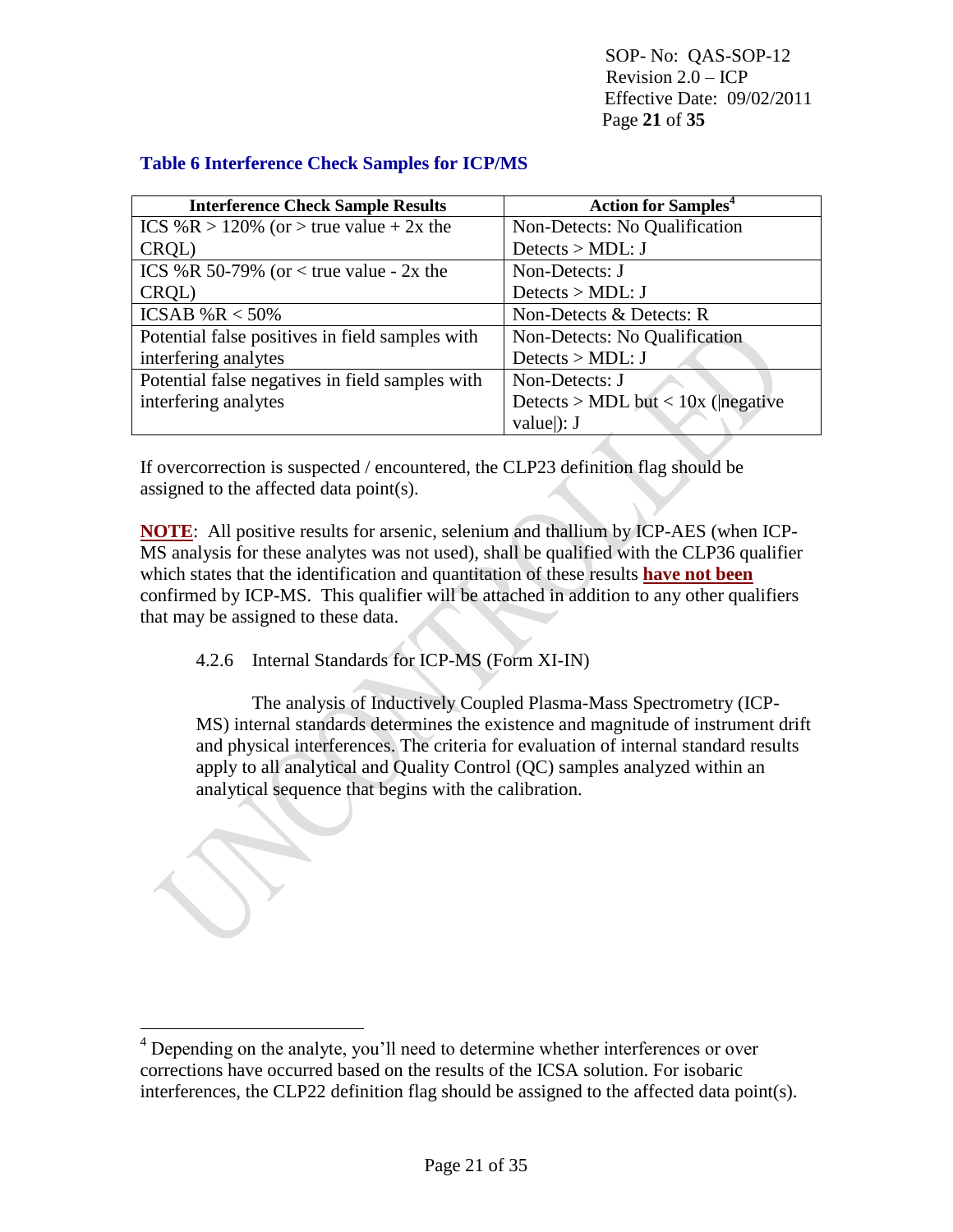SOP- No: QAS-SOP-12 Revision  $2.0 - ICP$  Effective Date: 09/02/2011 Page **22** of **35**

This information may be used to correct potential problems caused by mass dependent drift, errors incurred in adding the internal standards, or increases in the concentrations of individual internal standards caused by background contributions from the sample.

Criteria:

- All samples analyzed within an analytical sequence, with the exception of the ICP-MS tune, shall contain internal standards. A minimum of five internal standards from the following list shall be added to each sample: Li (the  $Li^6$  isotope); Sc; Y; Rh; Tb; Ho; Lu; and Bi. If the laboratory uses lithium as an internal standard, the laboratory shall use an Li<sup>6</sup> enriched standard. The laboratory shall monitor the same internal standards throughout the entire analytical run and shall assign each analyte to at least one internal standard.
- The intensity of the internal standard response in a sample is  $\bullet$ monitored and compared to the intensity of the response for that internal standard in the calibration blank. The Percent Relative Intensity (%RI) in the sample shall fall within 60-125% of the response in the calibration blank.
- If the % RI of the response in the sample falls outside of these limits, the laboratory shall reanalyze the original sample at a two-fold dilution with internal standard added.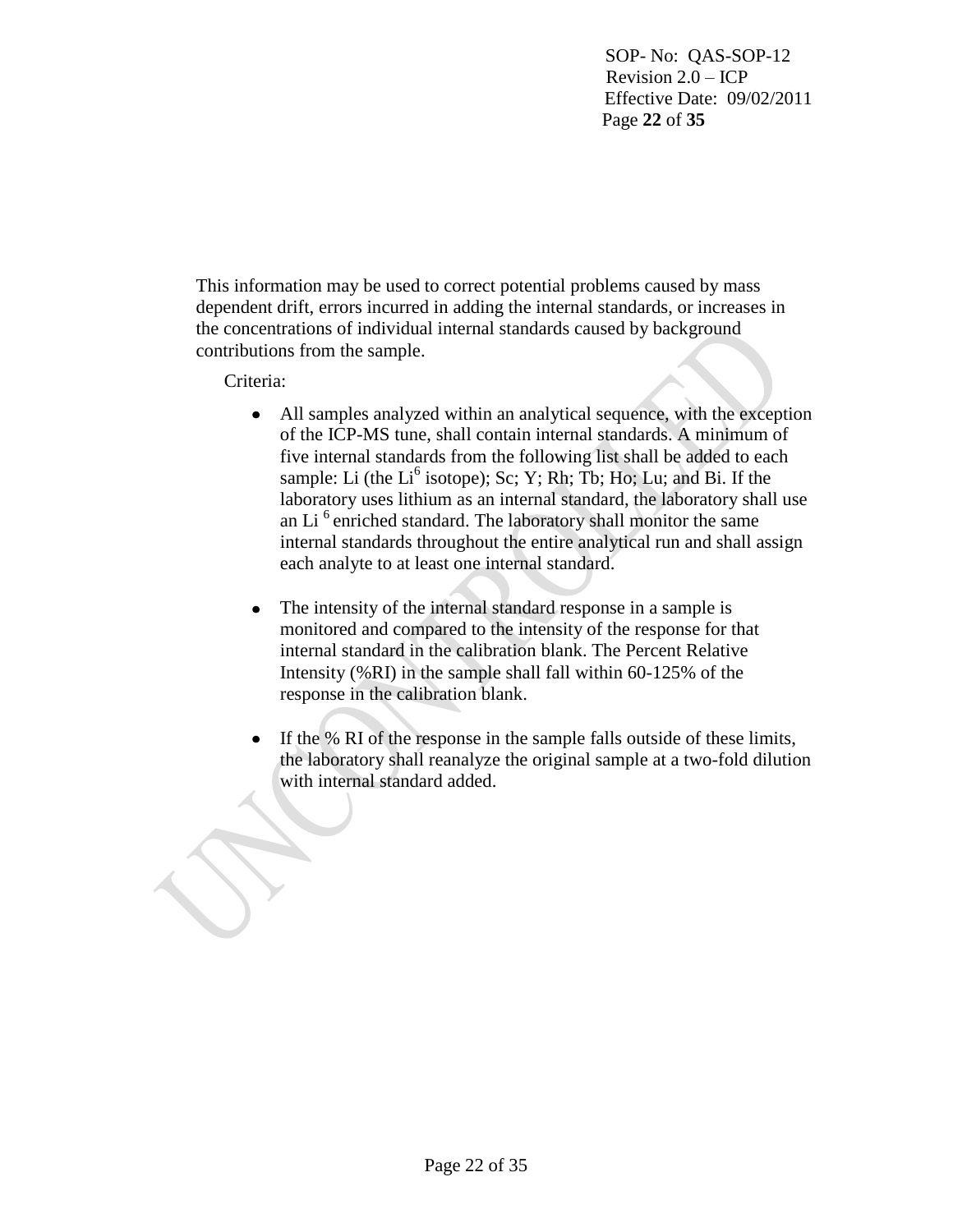SOP- No: QAS-SOP-12 Revision  $2.0 - ICP$  Effective Date: 09/02/2011 Page **23** of **35**

# **Table 7 Internal Standards for ICP-MS**

| <b>Internal Standard Results</b>                                                             | <b>Action for Samples</b>                                                                                                                                                                                                                                                 |
|----------------------------------------------------------------------------------------------|---------------------------------------------------------------------------------------------------------------------------------------------------------------------------------------------------------------------------------------------------------------------------|
| No internal standards used.                                                                  | Qualify all results as unusable: R, Custom Flag                                                                                                                                                                                                                           |
| $<$ 5 of the required internal standards                                                     | Qualify <b>all associated analytical results</b> as<br>estimated: J, Custom Flag                                                                                                                                                                                          |
| Target analyte not associated with<br>internal standard                                      | Non-Detects & Detects: R, Custom Flag                                                                                                                                                                                                                                     |
| % $RI < 30$ % for an undiluted analysis<br>and no reanalysis was performed.                  | Reject all results (analytes) associated with the<br>particular internal standard. Qualifiers: R, QI-1.                                                                                                                                                                   |
| % $RI < 60\%$ but above 30% for an<br>undiluted analysis and no reanalysis<br>was performed. | Non-Detects: R, QI-1<br>Detects ( $>$ MDL but < CRQL): J, Q-2, QI-1<br>Detects ( $\geq$ CRQL): J, QI-1                                                                                                                                                                    |
| % $RI > 125%$ , and original<br>sample reanalyzed at 2-fold dilution                         | If %RI of diluted sample analysis is $60-125%$ , do<br>not qualify the data and use this result<br>If the %RI of the diluted sample analysis is<br>outside the 60-125% limit, qualify undiluted<br>results that are $\geq$ MDL: J, QI-1<br>Undiluted Non-Detects: J, QI-1 |
| Original sample not reanalyzed at 2-<br>fold dilution*                                       | Undiluted results for Detects: R, QI-1<br>Undiluted results for Non-Detects: J, QI-1                                                                                                                                                                                      |

\* Assuming IS recoveries are suppressed.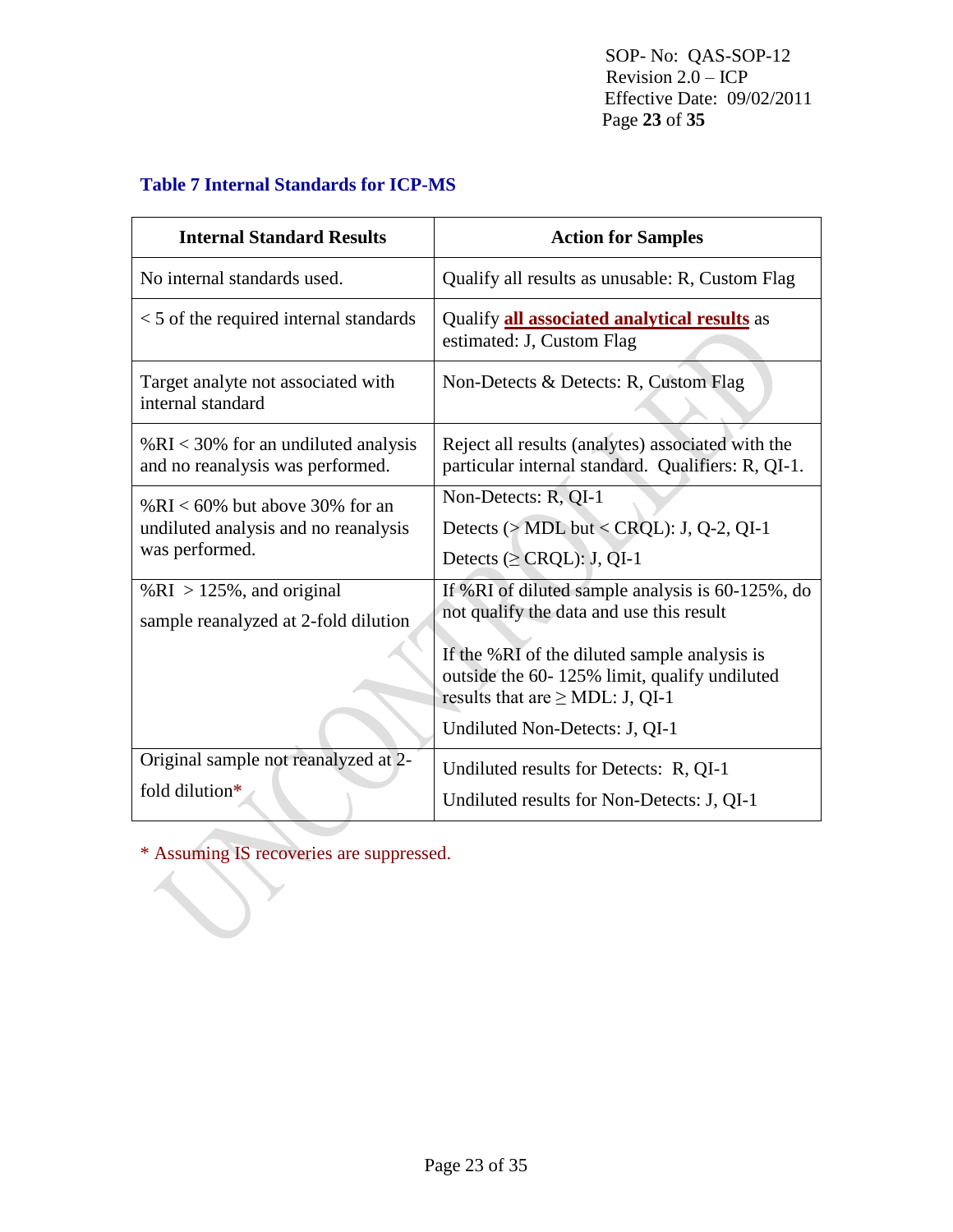SOP- No: QAS-SOP-12 Revision  $2.0 - ICP$  Effective Date: 09/02/2011 Page **24** of **35**

4.2.7 Laboratory Control Samples (Form VII-IN)

The Laboratory Control Sample (LCS) serves as a monitor of the overall performance of each step during the analysis, including the sample preparation.

Criteria for ICP-AES:

- $\bullet$ Aqueous/water, soil/sediment, wipe, and filter LCSs shall be analyzed for each analyte utilizing the same sample preparations, analytical methods, and Quality Assurance/Quality Control (QA/QC) procedures as employed for the samples.
- One LCS shall be prepared and analyzed for every group of aqueous/water  $\bullet$ or soil/sediment samples in a Sample Delivery Group (SDG), or with each batch of samples digested, whichever is more frequent. The LCS shall be spiked such that the final digestate contains each analyte at two times the CRQL for the associated matrix.
- All LCS Percent Recoveries (%R) must fall within the control limits of  $\bullet$ 70-130%, except for Sb and Ag which must fall within the control limits of 50-150%. If the %R for the aqueous/water and soil/sediment LCS falls outside of the control limits, the analysis should be terminated, the problem corrected, and the samples prepared with that LCS re-digested and reanalyzed.
- One LCS shall be prepared and analyzed for each group of wipe or filter  $\bullet$ samples in an SDG, or with each batch of wipe or filter samples digested, whichever is more frequent. The wipe or filter LCS shall be spiked such that the final digestate contains each analyte at two times the CRQL for the associated matrix.
- All wipe or filter sample LCS %R shall fall within the control limits of 70-130%.

Criteria for ICP-MS:

LCSs shall be analyzed for each analyte utilizing the same sample preparations, analytical methods, and Quality Assurance/Quality Control (QA/QC) procedures as employed for the samples.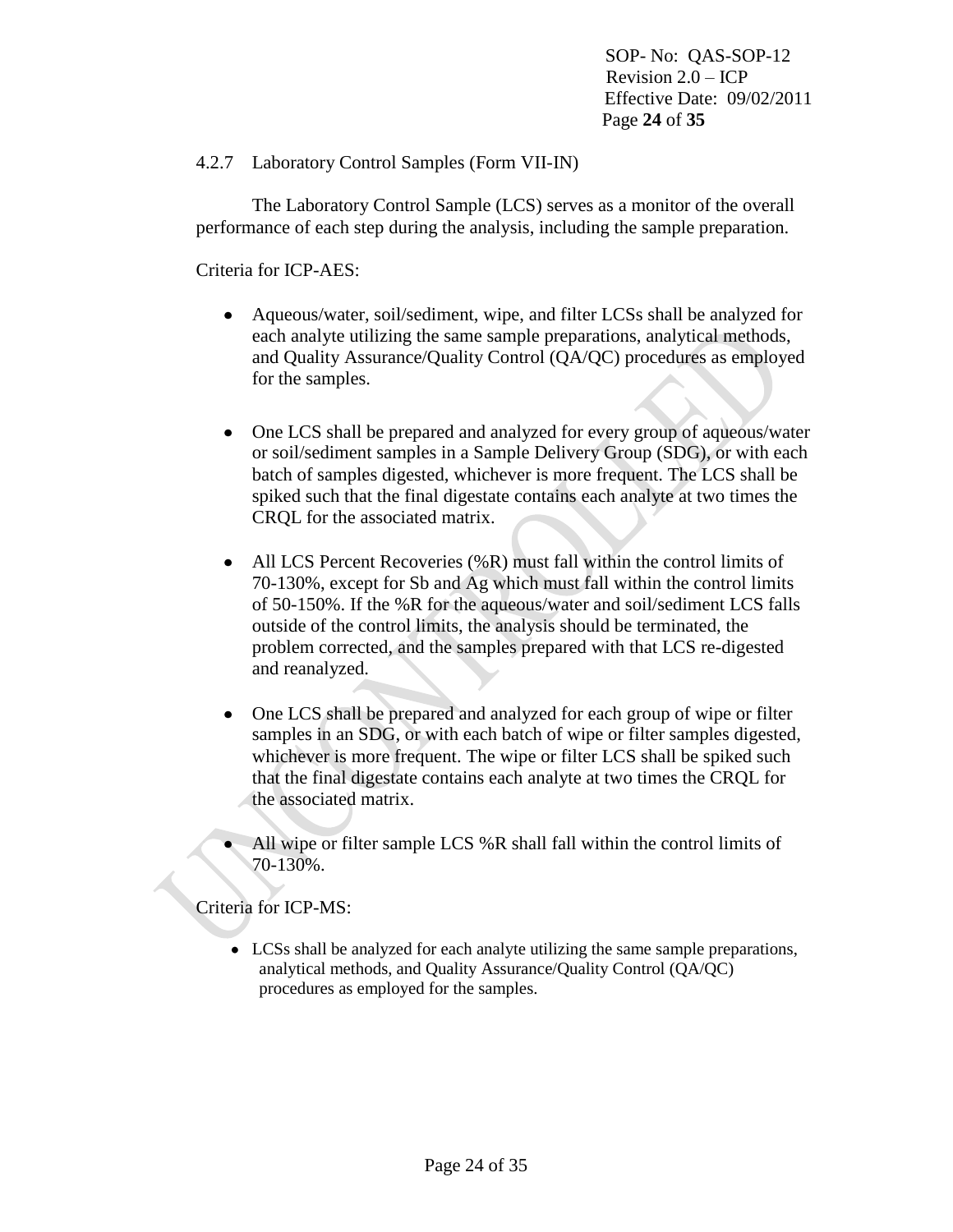SOP- No: QAS-SOP-12 Revision 2.0 – ICP Effective Date: 09/02/2011 Page **25** of **35**

- LCS shall be prepared and analyzed for every group of aqueous/water or soil/sediment samples in a Sample Delivery Group (SDG), or with each batch of samples digested, whichever is more frequent. The aqueous/water and soil/sediment LCS shall be spiked such that the final digestate contains each analyte at two times the CRQL for the associated matrix.
- All LCS Percent Recoveries (%R) must fall within the control limits of 70-130%. If the %R for the LCS falls outside of the control limits, the analysis should be terminated, the problem corrected, and the samples prepared with that LCS redigested and reanalyzed.

| <b>Laboratory Control Samples</b>           | <b>Action for Samples</b>                   |
|---------------------------------------------|---------------------------------------------|
| If Water/Soil/Sediment LCS % Rec. are       | Non-Detects: J, QL-1                        |
| within $40 - 50\%$ (20 – 49% for Ag & Sb)   | Detects ( $> MDL$ but < CRQL): J, Q-2, QL-1 |
|                                             | Detects ( $\geq$ CRQL): J, QL-1             |
| If Water/Soil/Sediment LCS % Rec. are $\lt$ | Non-Detects: R, QL-1                        |
| 40% (<20% for Ag & Sb)                      | Detects ( $> MDL$ but < CRQL): R, Q-2, QL-1 |
|                                             | Detects ( $\geq$ CRQL): J, QL-1             |
| If Water/Soil/Sediment LCS % Rec. are       | Non-Detects: No Qualification Required.     |
| %R > 130% (150% Ag, Sb)                     | Detects $(>MDL$ but < CRQL): J, Q-2, QL-2   |
|                                             | Detects ( $\geq$ CRQL): J, QL-2             |
| If Aqueous/Soil/Sediment % Rec. are >       | Non-Detects: No Qualification Required      |
| $150\%$ (>170% Ag, Sb)                      | Detects ( $>$ MDL but < CRQL): R, Q-2, QL-2 |
|                                             | Detects ( $\geq$ CRQL): J, QL-2             |
| If Wipe/Filter LCS % Rec. are 40-50%        | Non-Detects: J, QL-1                        |
|                                             | Detects ( $>$ MDL but < CRQL): J, Q-2, QL-1 |
|                                             | Detects ( $\geq$ CRQL): J, QL-1             |
| If Wipe/Filter LCS % Rec. are $<$ 40%       | Non-Detects: R, QL-1                        |
|                                             | Detects ( $> MDL$ but < CRQL): R, Q-2, QL-1 |
|                                             | Detects ( $\geq$ CRQL): J, QL-1             |
| If Wipe/Filter LCS % Rec. are $> 130\%$     | Non-Detects: No Qualification Required      |
| but < 150%                                  | Detects ( $>$ MDL but < CRQL): J, Q-2, QL-2 |
|                                             | Detects ( $\geq$ CRQL): J, QL-2             |
| If Wipe/Filter LCS % Rec. are $> 150$ %     | Non-Detects: No Qualification Required      |
|                                             | Detects ( $>$ MDL but < CRQL): R, Q-2, QL-2 |
|                                             | Detects ( $\geq$ CRQL): J, QL-2             |

# **Table 8 Water, Soil/Sediment & Wipe Laboratory Control Samples for ICP-AES**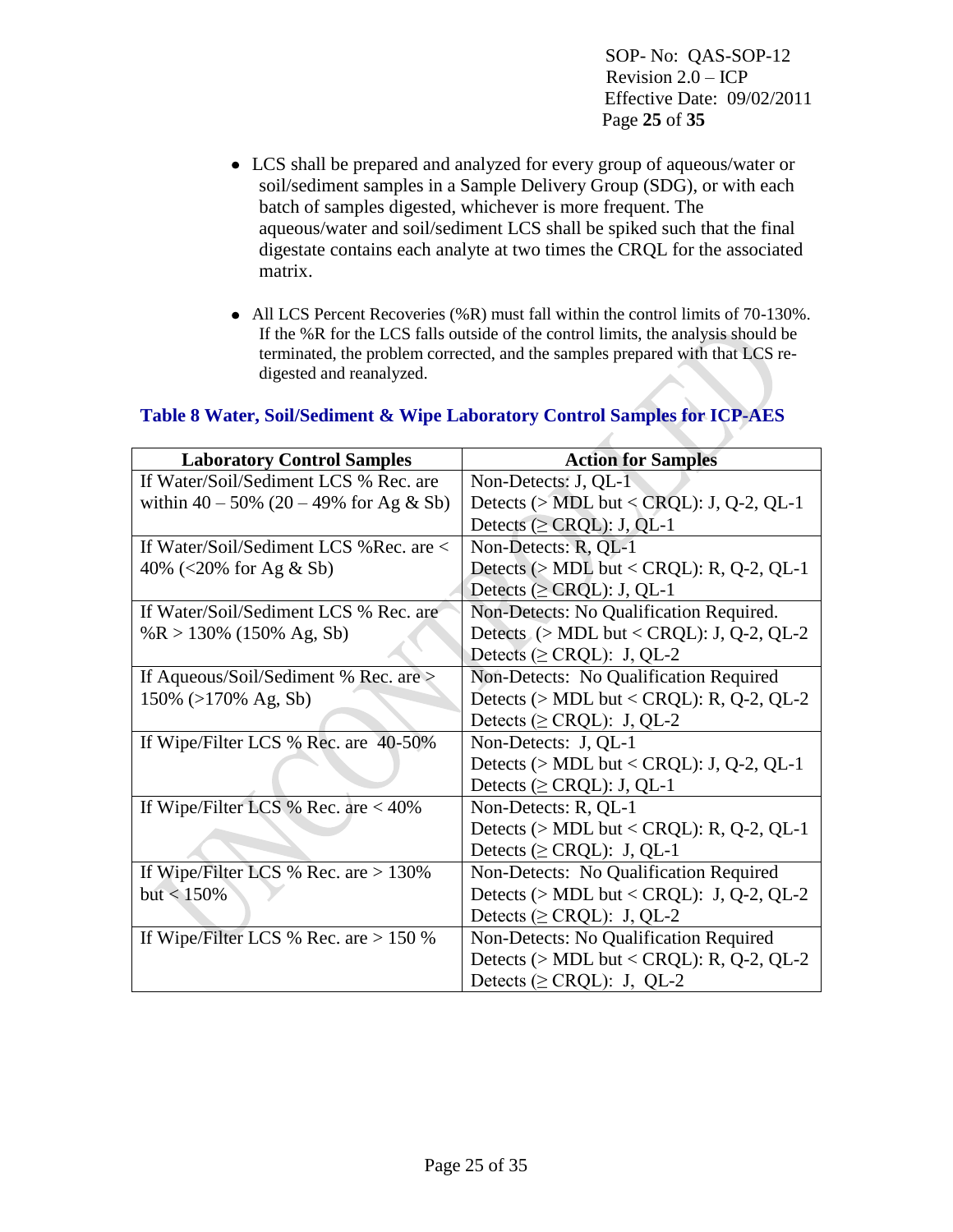SOP- No: QAS-SOP-12 Revision 2.0 – ICP Effective Date: 09/02/2011 Page **26** of **35**

| <b>Laboratory Control Samples</b>         | <b>Action for Samples</b>                   |
|-------------------------------------------|---------------------------------------------|
| If Aqueous/Soil/Sediment LCS % Rec.       | Non-Detects: J, QL-1                        |
| are within $40 - 50\%$ (20 - 49% for Ag & | Detects ( $>$ MDL but < CRQL): J, Q-2, QL-1 |
| Sb)                                       | Detects ( $\geq$ CRQL): J, QL-1             |
| If Aqueous/Soil/Sediment LCS % Rec.       | Non-Detects: R, QL-1                        |
| are < 40% (<20% for Ag & Sb)              | Detects ( $>$ MDL but < CRQL): R, Q-2, QL-1 |
|                                           | Detects ( $\geq$ CRQL): J, QL-1             |
| If Aqueous/Soil/Sediment LCS % Rec.       | Non-Detects: No Qualification Required.     |
| are %R > 130% (150% Ag, Sb)               | Detects ( $>$ MDL but < CRQL): J, Q-2, QL-2 |
|                                           | Detects ( $\geq$ CRQL): J, QL-2             |
| If Aqueous/Soil/Sediment % Rec. are $>$   | Non-Detects: No Qualification Required      |
| $150\%$ (>170% Ag, Sb)                    | Detects ( $>$ MDL but < CRQL): R, Q-2, QL-2 |
|                                           | Detects ( $\geq$ CRQL): J, QL-2             |

4.2.8. Duplicates, Matrix Spike/Matrix Spike Duplicates & Post Digestion Spikes (Forms VI-IN & VA-IN, VB-IN – Post Digestion Spike)

The objective of duplicate sample analysis is to demonstrate acceptable method precision by the laboratory at the time of analysis. Duplicate analyses are also performed to generate data that determines the long-term precision of the analytical method on various matrices.

Spiked sample analysis is designed to provide information about the effect of each sample matrix on the sample preparation procedures and the measurement methodology. Non-homogenous samples can impact the apparent method recovery. However, aqueous/water samples are generally homogenous and most soil/sediment samples are homogenous within a factor of two or three. If the spike is added to the sample before the digestion (e.g., prior to the addition of other reagents), it is referred to as a spiked sample, pre-digestion spike, or matrix spike. If the spike is added to the sample after the completion of the digestion procedures, it is referred to as a post-digestion spike, or analytical spike.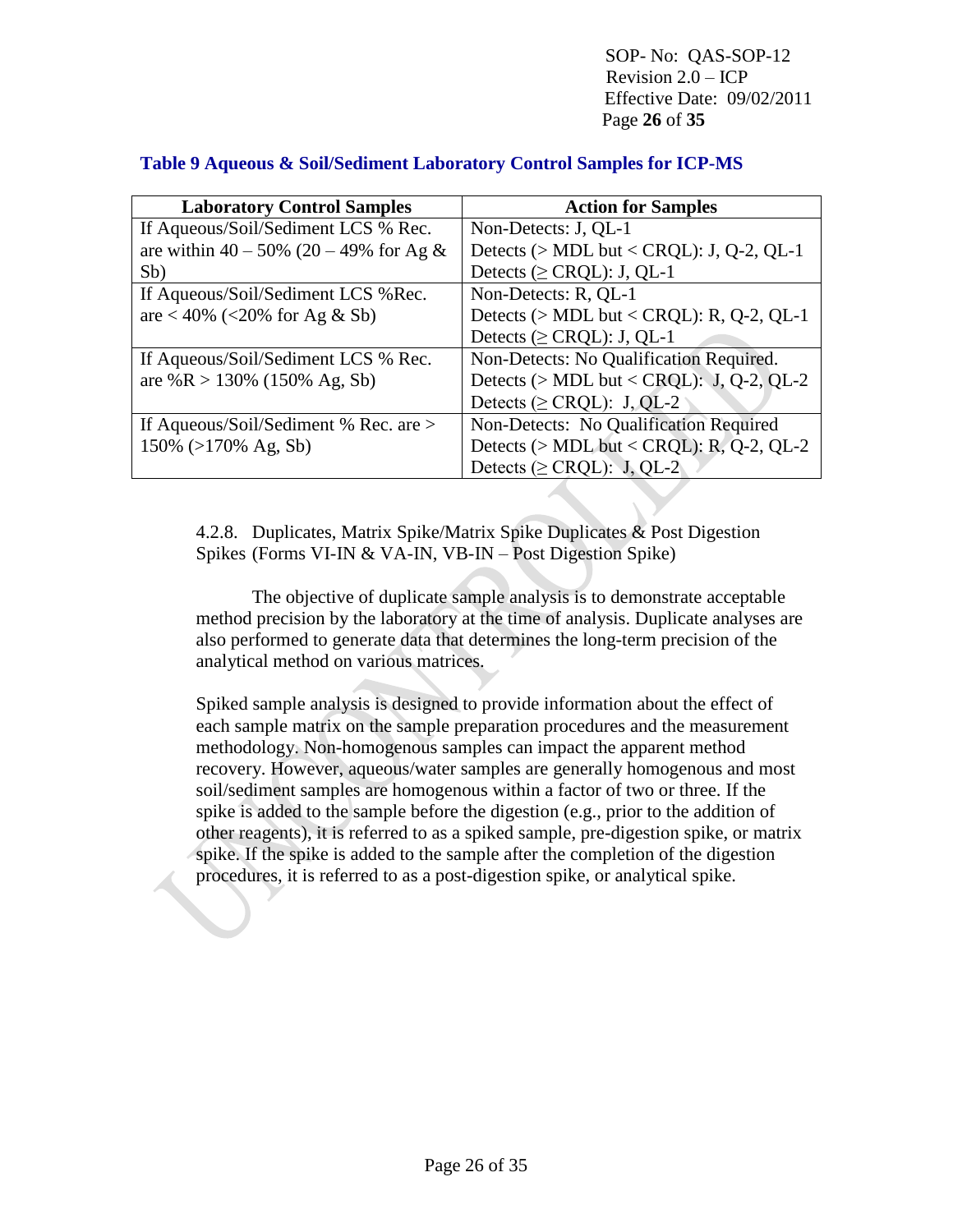SOP- No: QAS-SOP-12 Revision  $2.0 - ICP$  Effective Date: 09/02/2011 Page **27** of **35**

Criteria: Duplicate Samples - ICP-AES & ICP-MS

- Samples identified as field blanks or Performance Evaluation (PE)  $\bullet$ samples cannot be used for duplicate sample analysis.
- At least one duplicate sample shall be prepared and analyzed from each  $\bullet$ group of samples of a similar matrix type (e.g., water or soil) or for each Sample Delivery Group (SDG). **Duplicates are not required for wipe or filter samples**. Duplicates cannot be averaged for reporting on Form IIN. Additional duplicate sample analyses may be required by USEPA Regional request. Alternately, the Region may require that a specific sample be used for the duplicate sample analysis.
- A control limit of 20% for the Relative Percent Difference (RPD) shall be used for original water sample and water duplicate sample values  $\geq$  five times (5x) the Contract Required Quantitation Limit (CRQL). A control limit of 35% for the Relative Percent Difference (RPD) shall be used for original soil/sediment and soil/sediment duplicate sample values  $\geq$  five times (5x) the Contract Required Quantitation Limit (CRQL).
- A control limit of the CRQL shall be used if either the sample or duplicate  $\bullet$ value is  $< 5x$  the CRQL. The absolute value of the control limit (CRQL) shall be entered in the "Control Limit" column on Form VI-IN. If both samples are non-detects, the RPD is not calculated for Form VI-IN.

| <b>Duplicate Sample Results</b>                 | <b>Action for Samples</b>              |
|-------------------------------------------------|----------------------------------------|
| Both original water sample and water            | Non-Detects: No qualification required |
| duplicate sample $> 5x$ the CRQL and RPD        | Detects ( $> MDL$ but < CRQL): J, Q-2, |
| $> 20\%$ .                                      | $OM-4$                                 |
|                                                 | Detects ( $\geq$ CRQL): J, QM-4        |
| Both original soil/sediment sample and          | Non-Detects: No qualification required |
| soil/sediment duplicate sample $> 5x$ the       | Detects ( $>$ MDL but < CRQL): J, Q-2, |
| CRQL and $RPD > 35\%$ .                         | $OM-4$                                 |
|                                                 | Detects ( $\geq$ CRQL): J, QM-4        |
| Original samples or duplicate samples $\leq 5x$ | Non-Detects: J, QM-4                   |
| the CRQL (including non-detects) and            | Detects ( $> MDL$ but < CRQL): J, Q-2, |
| absolute difference between sample and          | $OM-4$                                 |
| duplicate $>$ CRQL.                             | Detects ( $\geq$ CRQL): J, QM-4        |

# **Table 10 Duplicate Samples**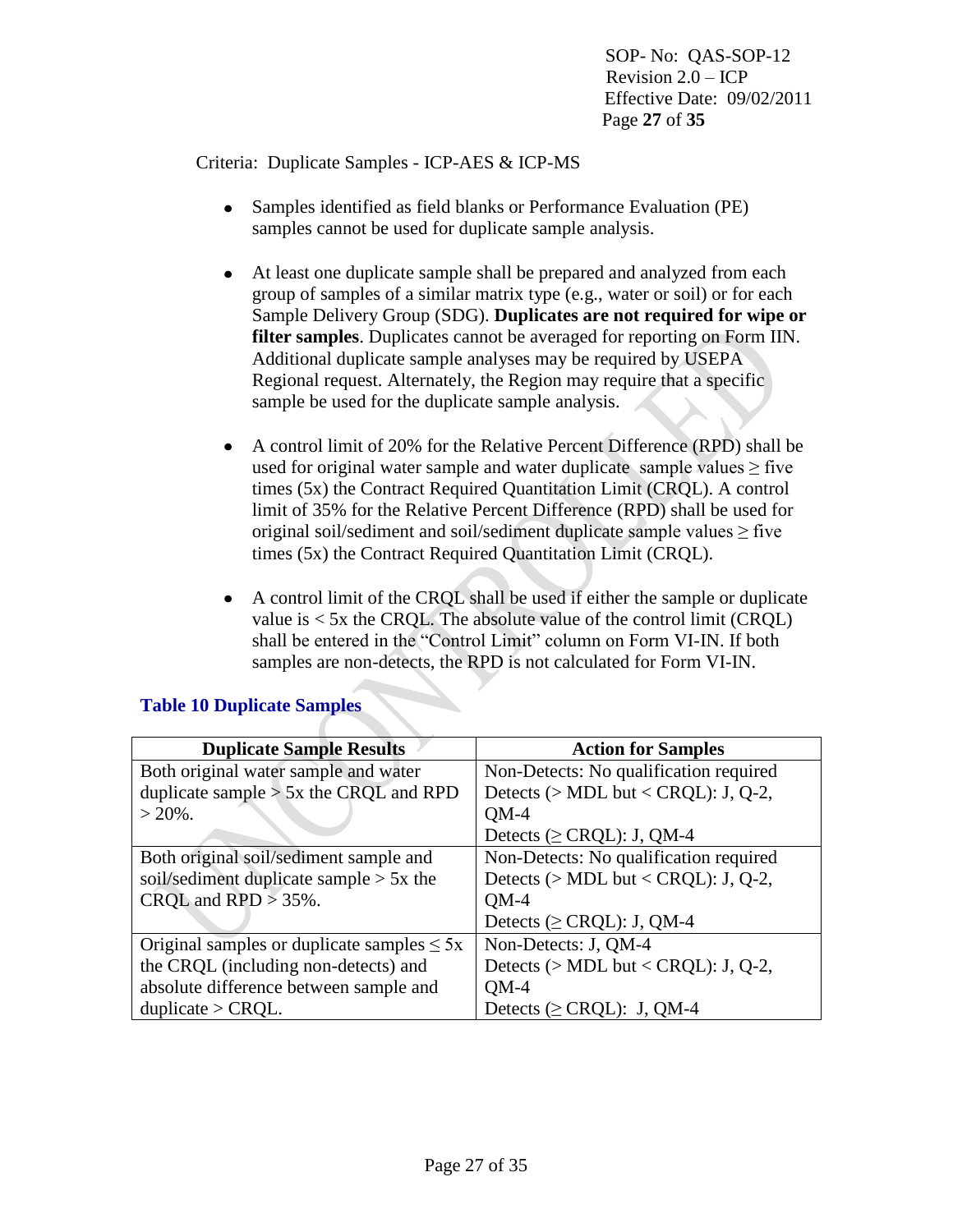SOP- No: QAS-SOP-12 Revision  $2.0 - ICP$  Effective Date: 09/02/2011 Page **28** of **35**

Criteria: Matrix Spike Samples – ICP-AES & ICP-MS

- Samples identified as field blanks or Performance Evaluation (PE)  $\bullet$ samples cannot be used for spiked sample analysis.
- $\bullet$ At least one spiked sample (pre-digestion) shall be prepared and analyzed from each group of samples with a similar matrix type (e.g., water or soil), or for each Sample Delivery Group (SDG). Matrix Spikes are not required for wipe or filter samples.
- When the Matrix Spike recovery falls outside of the control limits and the sample result is  $\lt$  four times (4x) the spike added, a post-digestion spike shall be performed for those analytes that do not meet the specified criteria. An aliquot of the remaining un-spiked sample shall be spiked at 2x the indigenous level or 2x the Contract Required Quantitation Limit (CRQL), whichever is greater.
- The spike Percent Recovery (%R) shall be within the established  $\bullet$ acceptance limits. However, spike recovery limits do not apply when the sample concentration is  $\geq$  4x the spike added. In such an event, the data shall be reported un-qualified, even if the %R does not meet the acceptance criteria.
- $\bullet$ If the spiked sample analysis was performed on the same sample that was chosen for the duplicate sample analysis, spike calculations shall be performed using the results of the sample designated as the "original sample". The average of the duplicate results cannot be used for the purpose of determining %R.
- When the duplicate is not within the required acceptance limits, only qualify the sample associated with the duplicate sample.
- The required spike recoveries for metals are 75-125% for each analyte.

**NOTES: Only the field sample associated with the non-performing MS/MSD should be qualified unless instructed otherwise by the EPA Inorganic TO/PO.**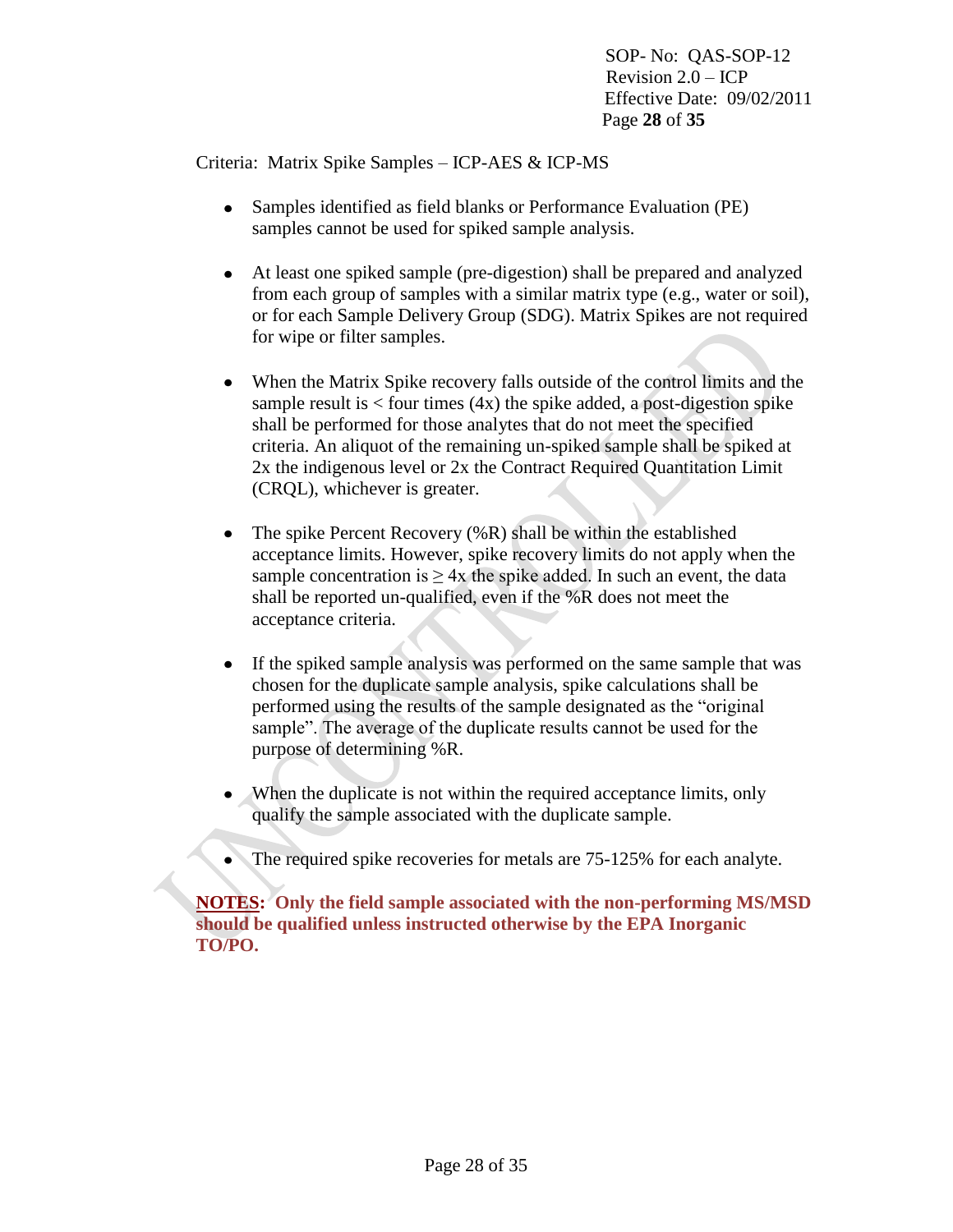SOP- No: QAS-SOP-12 Revision  $2.\overline{0}$  – ICP Effective Date: 09/02/2011 Page **29** of **35**

| <b>Spike Sample Results</b>                                     | <b>Action for Samples*</b>                                                     |
|-----------------------------------------------------------------|--------------------------------------------------------------------------------|
| Matrix Spike % $R \le 10\%$                                     | <b>Reject non-detects</b> for that analyte(s) in the                           |
| Post-digestion spike $%R < 75%$                                 | field sample associated with the MS/MSD: R,                                    |
|                                                                 | QM-6, CLP34                                                                    |
|                                                                 | Detect ( $>$ MDL but < CRQL): R, Q-2, QM-6,                                    |
|                                                                 | CLP34                                                                          |
|                                                                 | Detect ( $\geq$ CRQL): J, CLP34, CLP34                                         |
| Matrix Spike %R 10% - 75%                                       | Non-Detects: R, QM-1, CLP-34                                                   |
| Post-digestion spike $%R < 75%$                                 | Detects ( $> MDL$ but < CRQL): J, Q-2, QM-1,                                   |
|                                                                 | CLP34                                                                          |
|                                                                 | Detects ( $\geq$ CRQL): J, QM-1, CLP34                                         |
| Matrix Spike %R 10% - 75%                                       | Non-Detects: J, QM-1                                                           |
| Post Digestion Spike % R 75% - 125%                             | Detects ( $>$ MDL but < CRQL): J, Q-2, QM-1                                    |
|                                                                 | Detects ( $\geq$ CRQL): J, QM-1                                                |
| Matrix Spike % $R > 125%$                                       | Non-detects: J, QM-1, CLP34                                                    |
| Post-digestion spike $%R < 75%$                                 | Detects ( $>$ MDL but < CRQL): J, Q-2, QM-1,                                   |
|                                                                 | $CLP-34$                                                                       |
|                                                                 | Detects ( $\geq$ CRQL): J, QM-1, CLP34                                         |
| Matrix Spike % $R > 125%$                                       | Non-Detects: No qualification required.                                        |
| Post-digestion spike %R 75 - 125%                               | Detects: $(> MDL$ but $\leq$ CRQL): J, Q-2, QM-2                               |
|                                                                 | Detects ( $\geq$ CRQL): J, QM-2                                                |
| Matrix Spike % $R > 125%$                                       | Non-Detects: No qualification required.                                        |
| Post-digestion spike $%R >125%$ but                             | Detects (> MDL but $\leq$ CRQL): J, Q-2, QM-2,                                 |
| <150%                                                           | $CLP-35$                                                                       |
|                                                                 | Detects ( $\geq$ CRQL): J, QM-2, CLP35                                         |
| Matrix Spike % $R > 125%$ & Post                                | Non-Detects: No Qualification                                                  |
| Digestion Spike $\geq 150\%$                                    | <b>Reject detects</b> for that analyte(s) in the field                         |
|                                                                 | sample associated with the MS/MSD: R, QM-                                      |
|                                                                 | 2, CLP35                                                                       |
| Matrix Spike % $R < 10%$                                        | Reject all data in the field sample associated                                 |
| No post digestion spike performed<br>(e.g. not required for Ag) | with the MS/MSD: R, QM-1                                                       |
|                                                                 |                                                                                |
| Matrix Spike % $R < 50\%$<br>No post-digestion spike performed  | Non-Detects: R, QM-1                                                           |
|                                                                 | Detects $($ > MDL but < CRQL): J, Q-2, QM-1<br>Detects ( $\geq$ CRQL): J, QM-1 |
| (e.g., not required for Ag)<br>Matrix Spike %R 50% - 74%        | Non-Detects: J, QM-1                                                           |
| No post-digestion spike performed                               | Detects ( $>$ MDL but < CRQL): J, Q-2, QM-1                                    |
| (e.g., not required for Ag)                                     | Detects ( $\geq$ CRQL): J, QM-1                                                |
| Matrix Spike % $R > 125%$                                       | Non-Detects: No qualification required.                                        |
| No post-digestion spike performed                               | <b>Reject detects</b> for that analyte(s) in the field                         |
| (e.g., not required for Ag)                                     | sample associated with the MS/MSD: R, QM-                                      |
|                                                                 |                                                                                |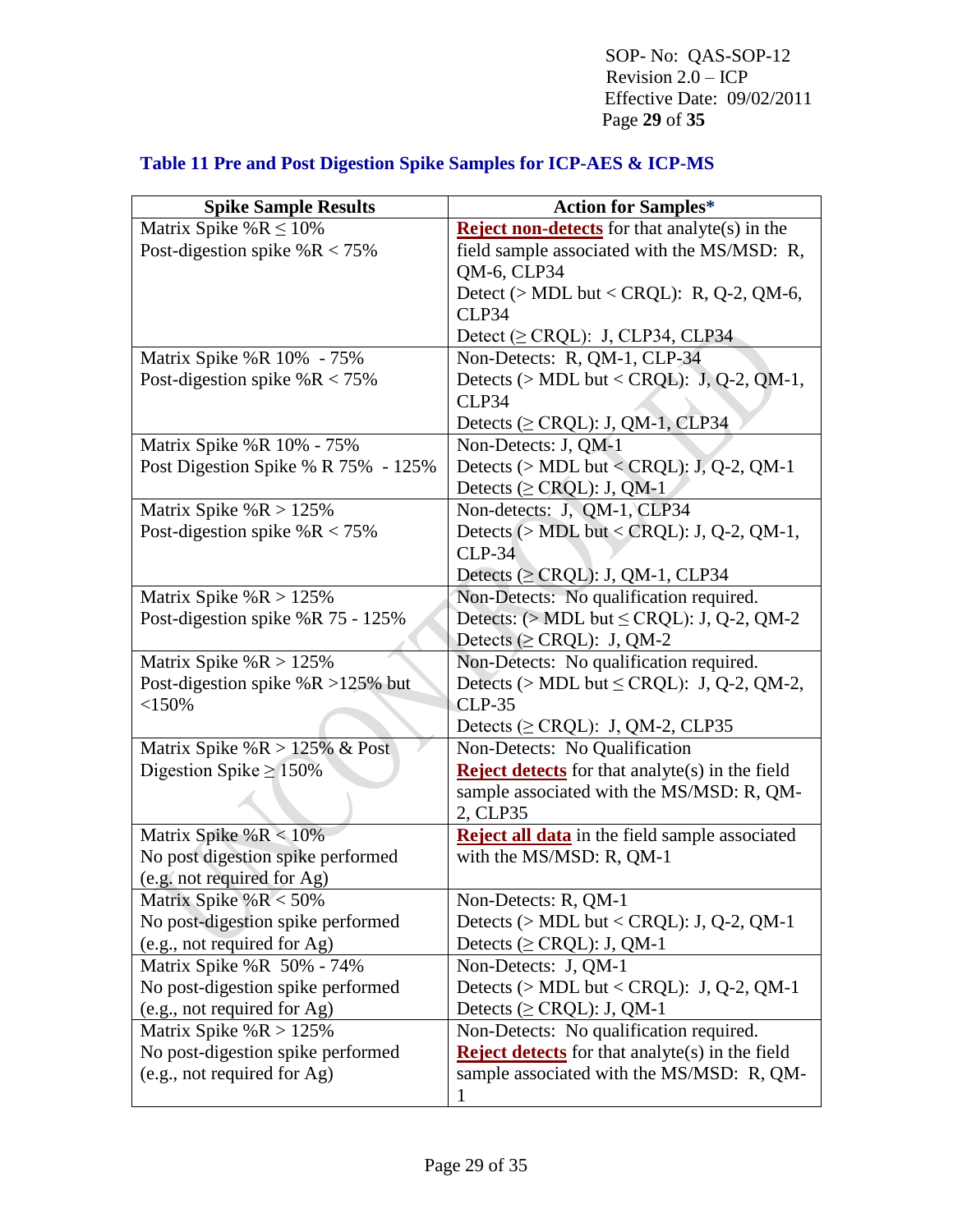SOP- No: QAS-SOP-12 Revision  $2.0 - ICP$  Effective Date: 09/02/2011 Page **30** of **35**

### 4.2.9. Serial Dilutions for ICP-AES & ICP-MS (Form VIII-IN)

The serial dilution of samples quantitated by ICP-AES or ICP-MS determines whether or not significant physical or chemical interferences exist due to sample matrix.

# Criteria:

- An ICP Serial Dilution analysis shall be performed on a sample from each  $\bullet$ group of samples with a similar matrix type (e.g., water, soil, wipe, or filter) or for each Sample Delivery Group (SDG), whichever is more frequent.
- Samples identified as field blanks or Performance Evaluation (PE) samples cannot be used for the ICP Serial Dilution analysis.
- If the analyte concentration is sufficiently high [concentration in the  $\bullet$ original sample is  $> 50$  times (50x) the Method Detection Limit (MDL)], the serial dilution analysis (a five-fold dilution) shall then agree within a 10 Percent Difference (%D) of the original determination after correction for dilution.

### **Table 12 Serial Dilutions**

| <b>Serial Dilution Result</b>            | <b>Action for Samples</b>            |
|------------------------------------------|--------------------------------------|
| Sample concentration $>$ 50x MDL and the | $\vert$ Non-Detects: J, Q-5.         |
| % $D > 10$                               | Detects > MDL but < CRQL J, Q-2, Q-5 |
|                                          | Detects $\geq$ CRQL: J, Q-5          |
| Interferences present                    | <b>Consult with the R4 CLP TO/PO</b> |

4.2.10 Performance Evaluation Samples

A Performance Evaluation Sample (PES) or a set of PE samples are included as part of each project sample delivery group (SDG) submitted to the CLP Program for analysis. For larger projects, including sampling efforts extending for more than one week, multiple sets of PES may be used. The laboratories are required to prepare and analyze the PES with the field samples of the associated case/SDG. If the PES is not prepared, digested and/or analyzed concurrently with field samples for a particular project/SDG/case, the data reviewer shall contact the EPA Inorganic TO/PO for further instructions. The TO/PO may decide that it is not appropriate to use the PES for data qualification.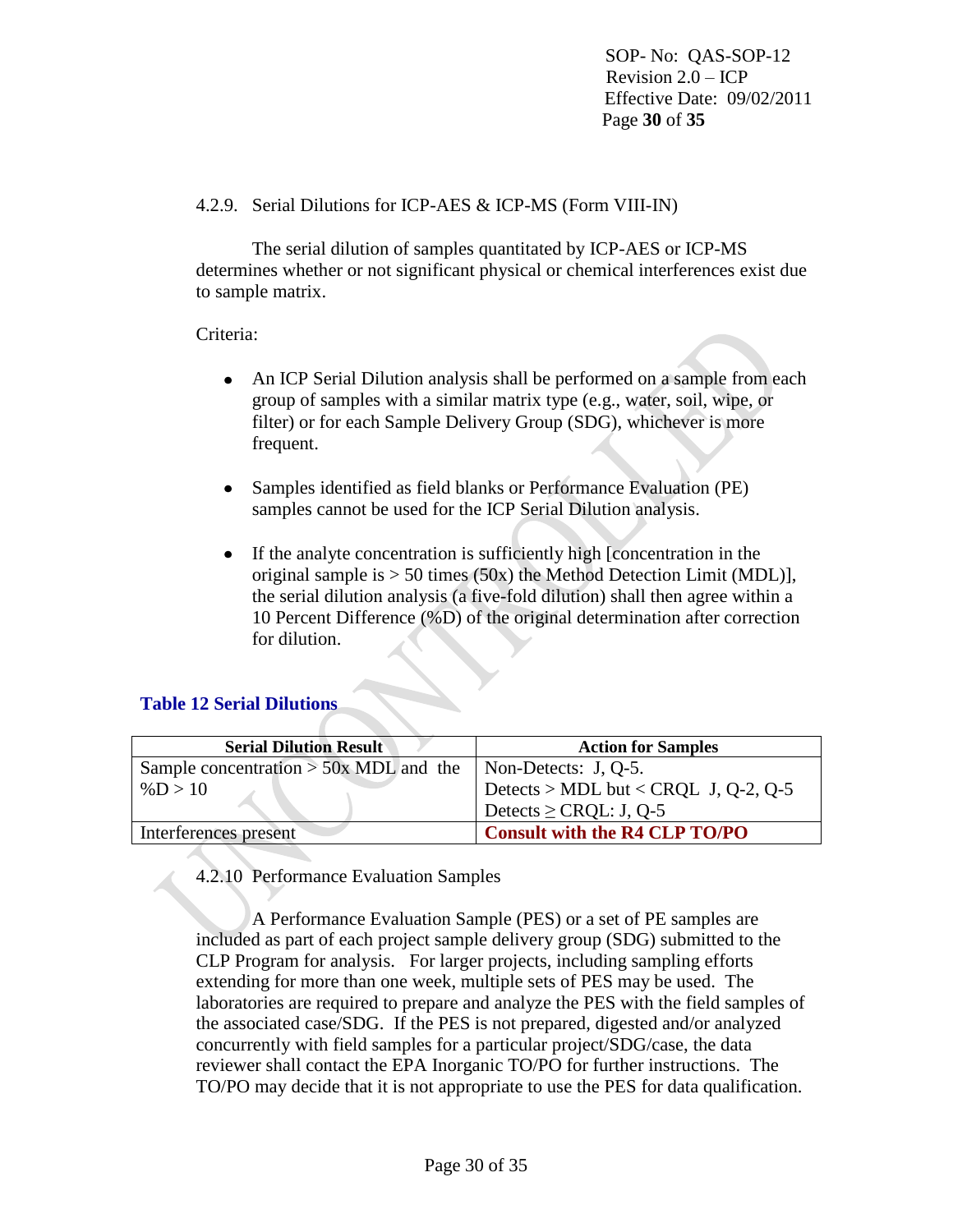SOP- No: QAS-SOP-12 Revision 2.0 – ICP Effective Date: 09/02/2011 Page **31** of **35**

The table below summarizes data qualification required based on the PES scoring results. Under certain circumstances, the spiked analyte(s) are not evaluated by scoring software. This may occur when either lower limits do not exist for a particular analyte or the analyte was not evaluated.

The reviewer may describe instances in the narrative when the laboratory failed to identify a spiked analyte for which lower limits did not exist but PES database statistics suggest that the analyte should still have been identified by the laboratory. Additionally, all analytes which are scored as PES contaminants, either less than or greater than the CRQL, are treated as method blank contaminants, applying standard blank rules described in Section 5 above.

If only one set of PES is included in a case, all samples will be qualified based on the PES scoring. If multiple sets of PES are included, all data for the associated sampling week will be qualified based on the PES scoring.

| <b>PES Score</b>               | <b>Actions for Samples</b>                     |
|--------------------------------|------------------------------------------------|
| Within Limits for all analytes | Non-Detects $\&$ Detects: No qualification     |
|                                | required                                       |
| Warning Low for any analyte    | Non-Detects: J, CLP25                          |
|                                | Detects ( $>$ MDL but < CRQL): J, Q-2,         |
|                                | CLP25                                          |
|                                | Detects ( $\geq$ CRQL): J, CLP25               |
| Action Low for any analyte     | <b>Reject all Non-Detects: R, CLP27</b>        |
|                                | Detect ( $>$ MDL but < CRQL): J, Q-2,          |
|                                | CLP <sub>27</sub>                              |
|                                | Detect ( $\geq$ CRQL): J, CLP27                |
| Warning High for any analyte   | Non-Detects: No qualification required         |
|                                | Detect ( $> MDL$ but < CRQL)): J, Q-2,         |
|                                | CLP26                                          |
|                                | Detect ( $\geq$ CRQL): J, CLP26                |
| Action High for any analyte    | Non-Detects: No qualification required         |
|                                | <b>Reject all detects</b> for that analyte: R, |
|                                | CLP <sub>28</sub>                              |

#### **Table 13 Performance Evaluation Samples**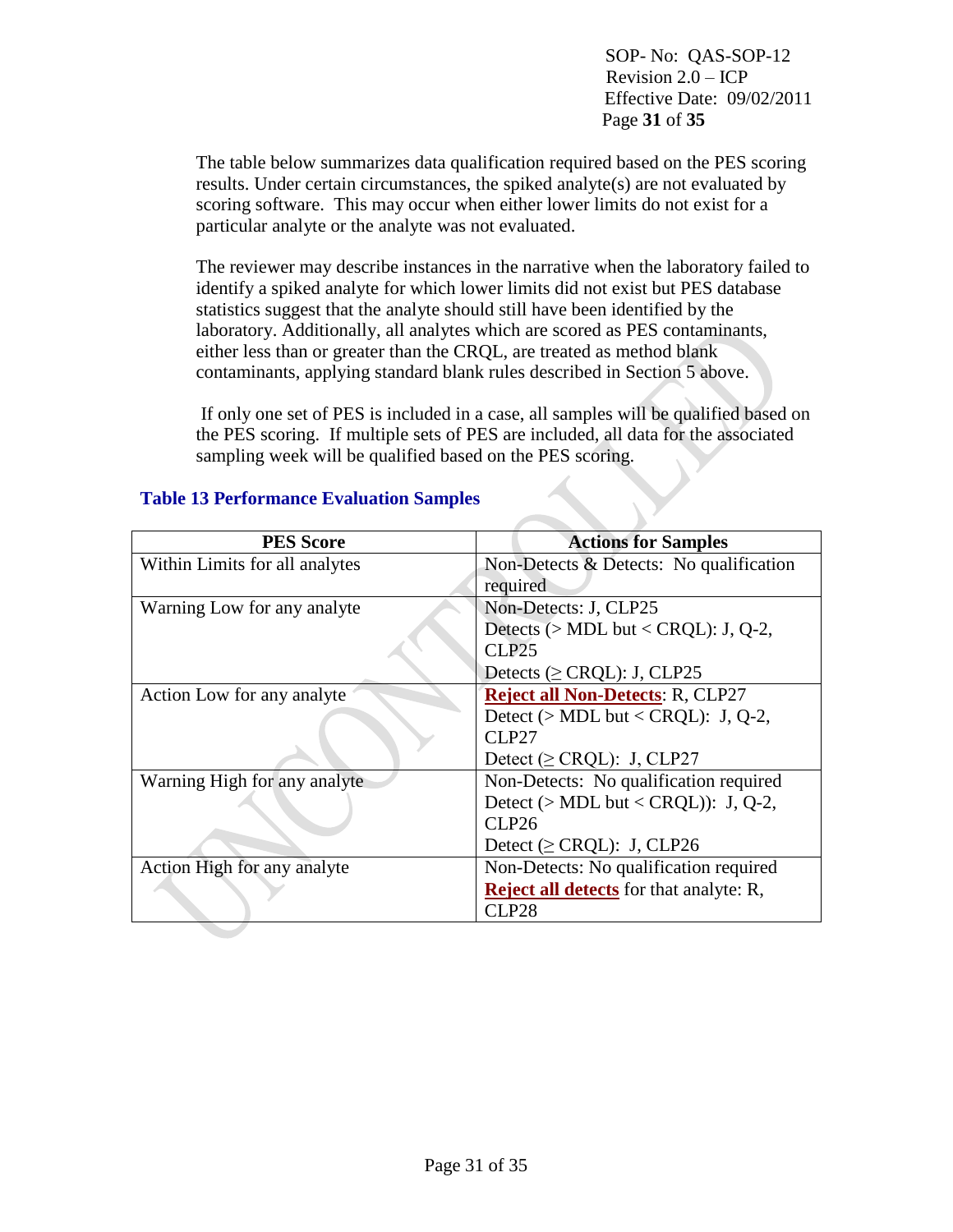SOP- No: QAS-SOP-12 Revision 2.0 – ICP Effective Date: 09/02/2011 Page **32** of **35**

## 4.2.11 Data Qualifier Definitions

Region 4 applies qualifiers to the inorganic data as defined in the SOWs referenced above, and in the National Functional Guidelines with the exception of the qualifiers, B, E, and P, which are not used in Region 4 data reporting.

The following definitions provide brief explanations of the qualifiers assigned to results during the electronic data validation process. An additional set of data qualifiers is applied as needed to provide further information to the data user about data quality.

| Data Qualifier | Data Qualifier Definition <sup>5</sup>                                     |
|----------------|----------------------------------------------------------------------------|
| $D-6$          | The sample results are confirmed by ICP-MS or other analytical             |
|                | technique including analysis of a reference standard (the reference        |
|                | standard is not a $PES - a$ reference standard is usually a certified      |
|                | reference material independent of standards available through the CLP      |
|                | program).                                                                  |
|                | The analyte was positively identified in the sample, but the associated    |
|                | numerical value is an estimated concentration based on the associated      |
|                | quality control data/technical criteria.                                   |
| R              | The sample results are rejected due to serious deficiencies in the ability |
|                | to analyze the sample and meet quality control criteria. The presence or   |
|                | absence of the analyte cannot be verified.                                 |
| I I            | The analyte was included in the analysis, but was not detected above       |
|                | the method detection limit as defined in ISM01.2.                          |

5.0 Data Review Documentation – Computer Aided Review

Use of the Electronic EXchange and Evaluation System (EXES) allows electronic validation of the CLP inorganic data.

The results of electronic data review are utilized to assist the data review process. If examination of the electronic review results and/or PES scoring results reveals discrepancies and/or serious data quality issues, the reviewer may investigate by going back to the hard copy data package.

 $\overline{a}$ 

<sup>&</sup>lt;sup>5</sup> Current list of qualifier / definition flags are located at: http://www.epa.gov/region4/sesd/oqa/rassop.html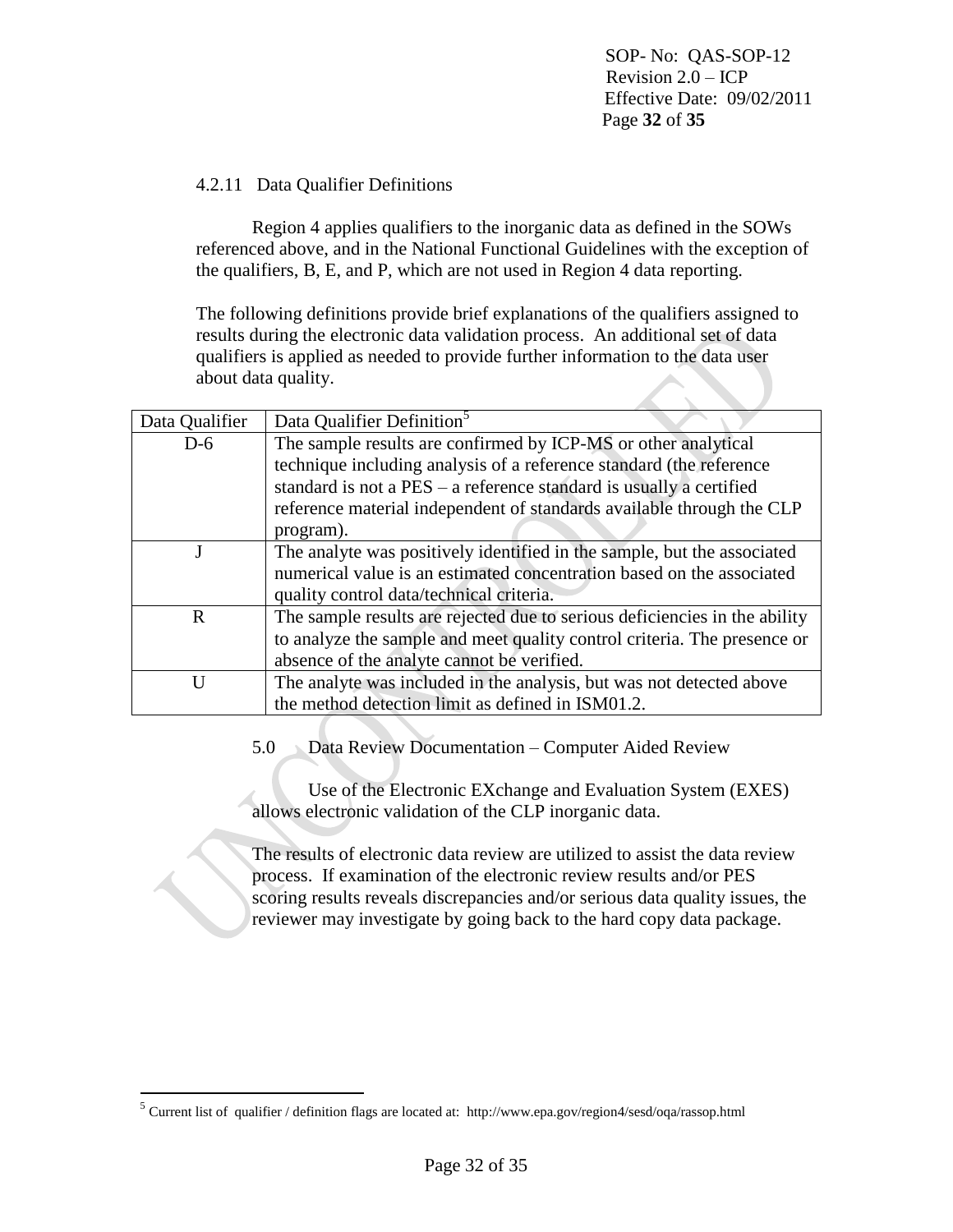Each EXES - NFG report is downloaded as a self expanding executable file and distributed to the data review team. The EXES - NFG report is organized by SDG.

Two (2) copies of the EXES reports should be printed for each SDG for the data reviewer. A copy should be included in the data validation documentation to submit to the Quality Assurance Section (QAS) to be retained in the project file. The second copy should be archived with the actual data package.

A Data Review Document shall be prepared to document the inorganic data package validation. The document includes the Review Summary Narrative, Time Tracker, Performance Evaluation Sample (PES) Scores from the secure SPS-Web site, a copy of the spreadsheet used for data import into the *Element* data system, and the EXES - NFG. These reporting elements are described in greater detail below, and examples are included as attachments to this SOP.

## 5.1 Document Contents:

5.1.1 Inorganic Data Review Summary Narrative - This narrative is in a letter format to summarize the information pertinent to the samples, analytical methods, highlights of findings, and a brief assessment of the overall data quality. Descriptions of major data quality issues and their impact on overall data quality should be presented.

5.1.2 Time tracker - This document is for recording the time line and efforts at different stages of the data review process. This form must be utilized and included in the data review documents for CLP data. Any unusual issues or factors affecting the level of effort required to complete the review in a timely manner, are discussed here and in the corresponding data validation memorandum. The time tracker should include the peer review information as part of the validation package requirements.

5.1.3 PE Score (SPS-Web) - This form is generated by the SPS-Web program to report the evaluation of the results of the performance evaluation samples (PES) associated with the data package. The "EPA" versions of this form should be included as attachments to the data validation memorandum whereas the "laboratory" version should be emailed to the EPA inorganic TO/PO.

5.1.4 Excel<sup>®</sup> Spreadsheet - The reviewed data with final assigned qualifiers attached, (if any) as they appear in Element, are included in the data review report as an Excel® spreadsheet.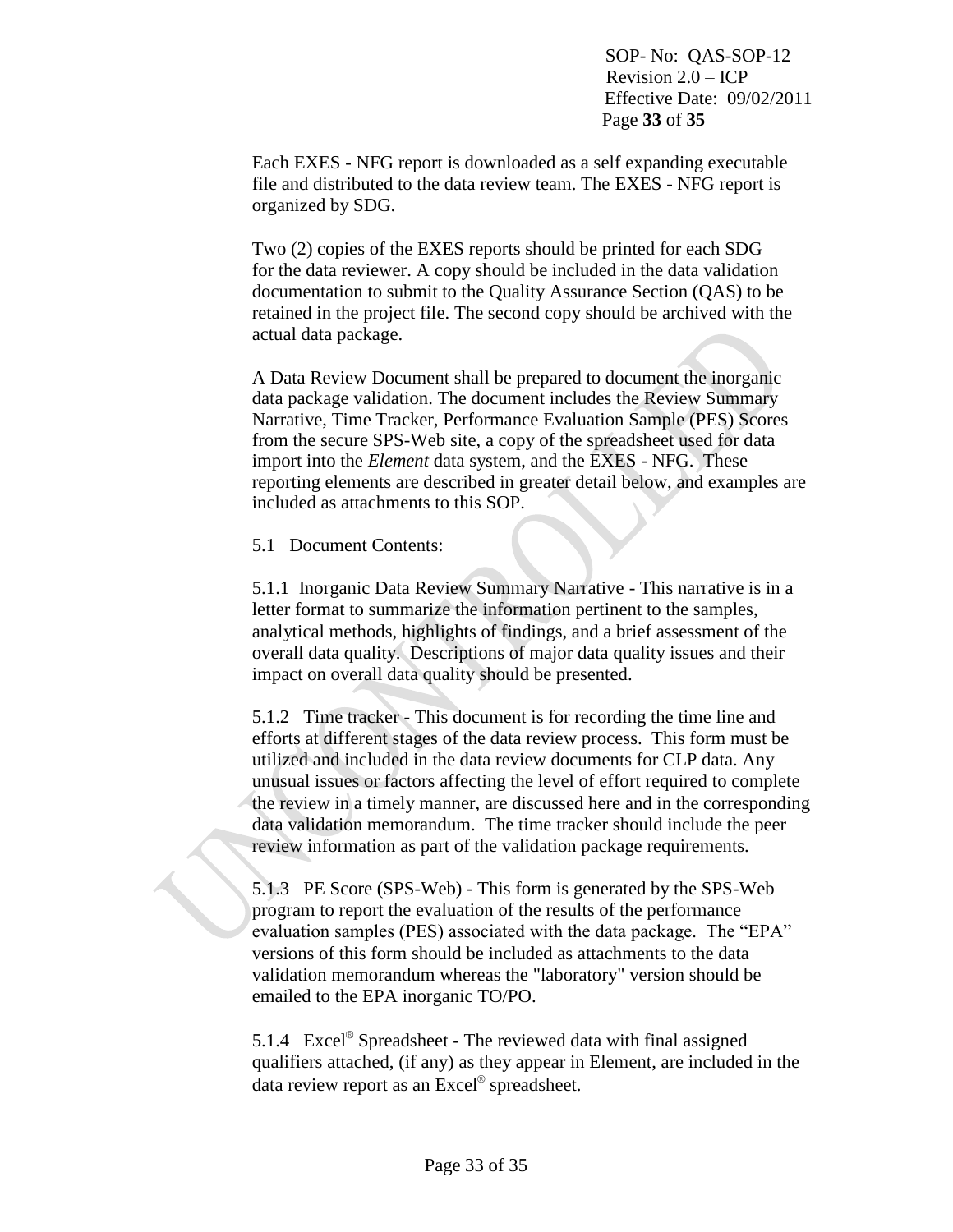SOP- No: QAS-SOP-12 Revision 2.0 – ICP Effective Date: 09/02/2011 Page **34** of **35**

# 5.2 Recording and Reporting of Data

Please refer to SOP "Data Processing and Final Production for Contract Laboratory Data in Element® .

### 5.3. Data Package Archives

The CLP data packages must be properly archived for future reference. For each data package, the form "Record Transfer Inventory" must be utilized to record the proper information pertinent to the content. All of the raw data, EXES reports, and any communication records must be included. Multiple data packages from different projects may be stored in one single box if sufficient space is available.

Data packages for one Case that are stored in multiple boxes must be clearly identified on the Record Transfer Inventory forms. An appropriate numbering system must be maintained to ensure that each box containing the data review supporting documentation, have a unique archive number.

A copy of the inventory form should be kept within the box and an additional copy filed in a centralized system. The data package boxes shall be maintained under the custody of SESD as described in the Data Package Audit and Data Entry/Validation SOP. The Data Package Inventory Form is provided in Attachment E.

6.0 References

U.S. Environmental Protection Agency, Statement of Work for Inorganic Superfund Methods, Multi-Media, Multi-Concentration, ISM01.2, January 2010.

**U.S.** Environment Protection Agency, Contract Laboratory Program, National Functional Guidelines for Inorganic Superfund Data Review, January 2010.